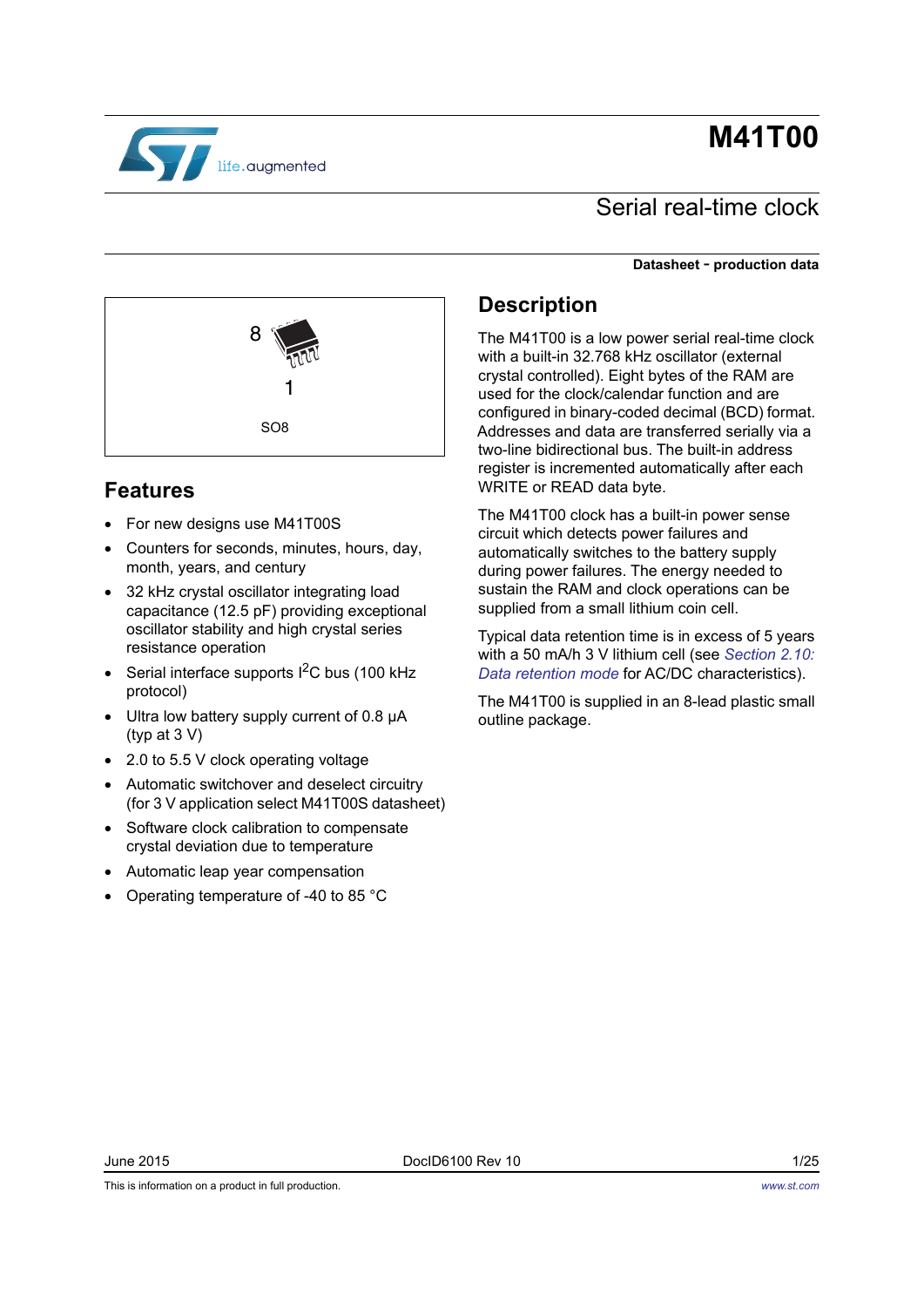# **Contents**

| 1              |      |  |
|----------------|------|--|
| $\mathbf{2}$   |      |  |
|                | 2.1  |  |
|                | 2.2  |  |
|                | 2.3  |  |
|                | 2.4  |  |
|                | 2.5  |  |
|                | 2.6  |  |
|                | 2.7  |  |
|                | 2.8  |  |
|                | 2.9  |  |
|                | 2.10 |  |
| 3              |      |  |
|                | 3.1  |  |
|                | 3.2  |  |
|                | 3.3  |  |
| 4              |      |  |
| 5              |      |  |
| 6              |      |  |
|                | 6.1  |  |
| $\overline{7}$ |      |  |
| 8              |      |  |

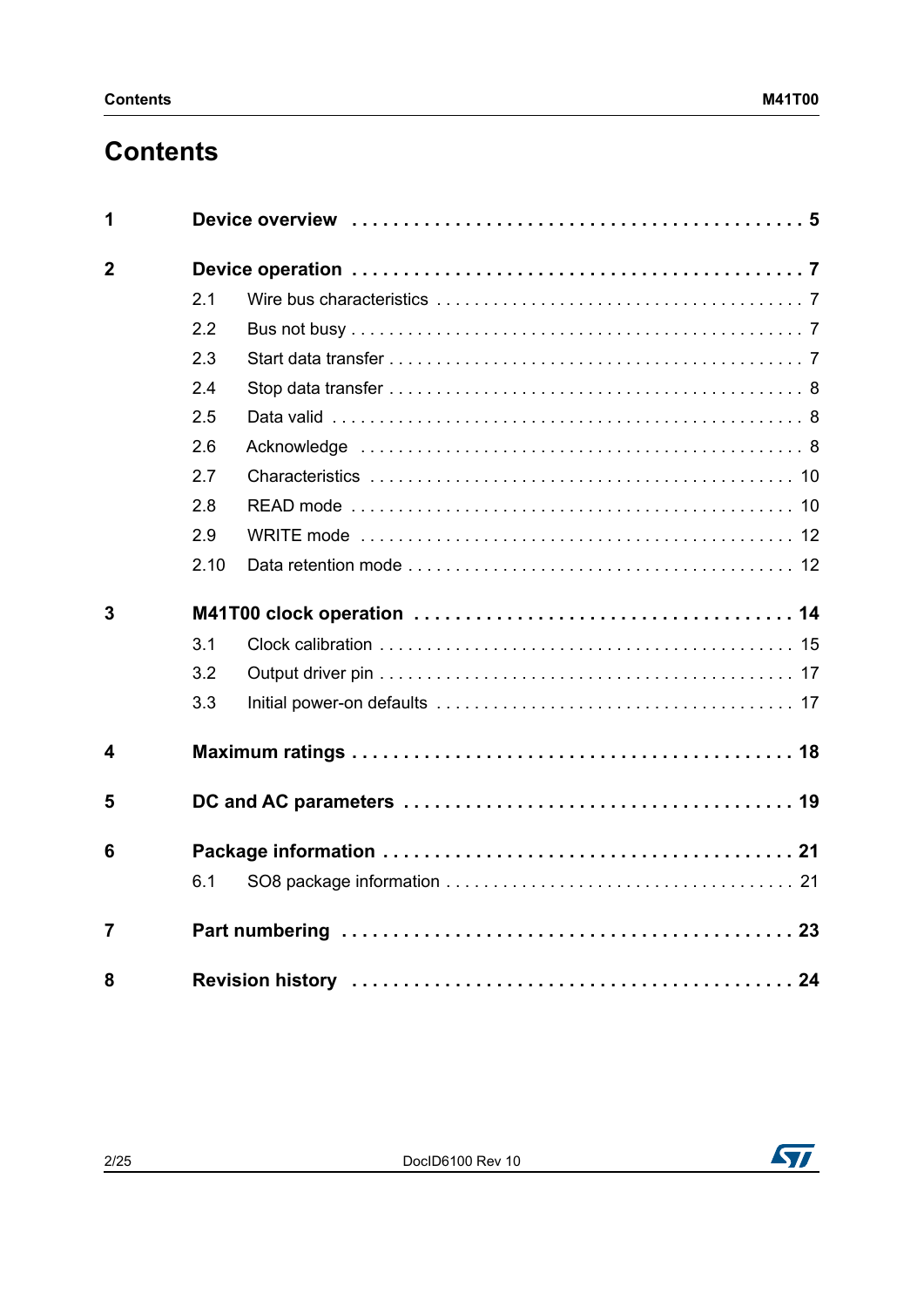# **List of tables**

| Table 1.  |                                                                                     |  |
|-----------|-------------------------------------------------------------------------------------|--|
| Table 2.  |                                                                                     |  |
| Table 3.  |                                                                                     |  |
| Table 4.  |                                                                                     |  |
| Table 5.  |                                                                                     |  |
| Table 6.  |                                                                                     |  |
| Table 7.  |                                                                                     |  |
| Table 8.  |                                                                                     |  |
| Table 9.  |                                                                                     |  |
| Table 10. |                                                                                     |  |
| Table 11. | SO8 - 8-lead plastic small outline, 150 mils body width, package mechanical data 22 |  |
| Table 12. |                                                                                     |  |
| Table 13. |                                                                                     |  |
|           |                                                                                     |  |

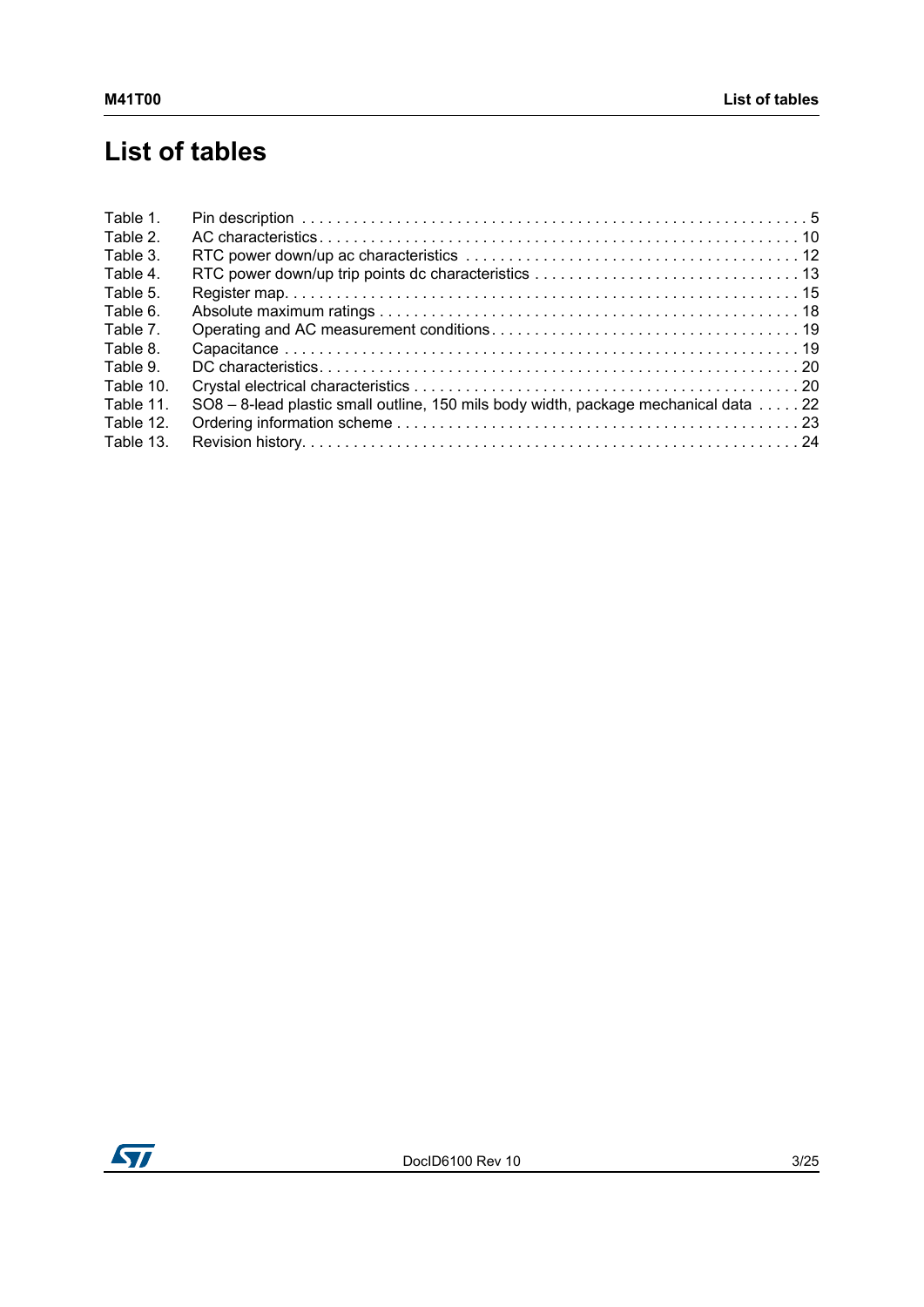# **List of figures**

| Figure 1.  |                                                                             |
|------------|-----------------------------------------------------------------------------|
| Figure 2.  |                                                                             |
| Figure 3.  |                                                                             |
| Figure 4.  |                                                                             |
| Figure 5.  |                                                                             |
| Figure 6.  |                                                                             |
| Figure 7.  |                                                                             |
| Figure 8.  |                                                                             |
| Figure 9.  |                                                                             |
| Figure 10. |                                                                             |
| Figure 11. |                                                                             |
| Figure 12. |                                                                             |
| Figure 13. |                                                                             |
| Figure 14. |                                                                             |
| Figure 15. | SO8 - 8-lead plastic small outline, 150 mils body width, package outline 21 |

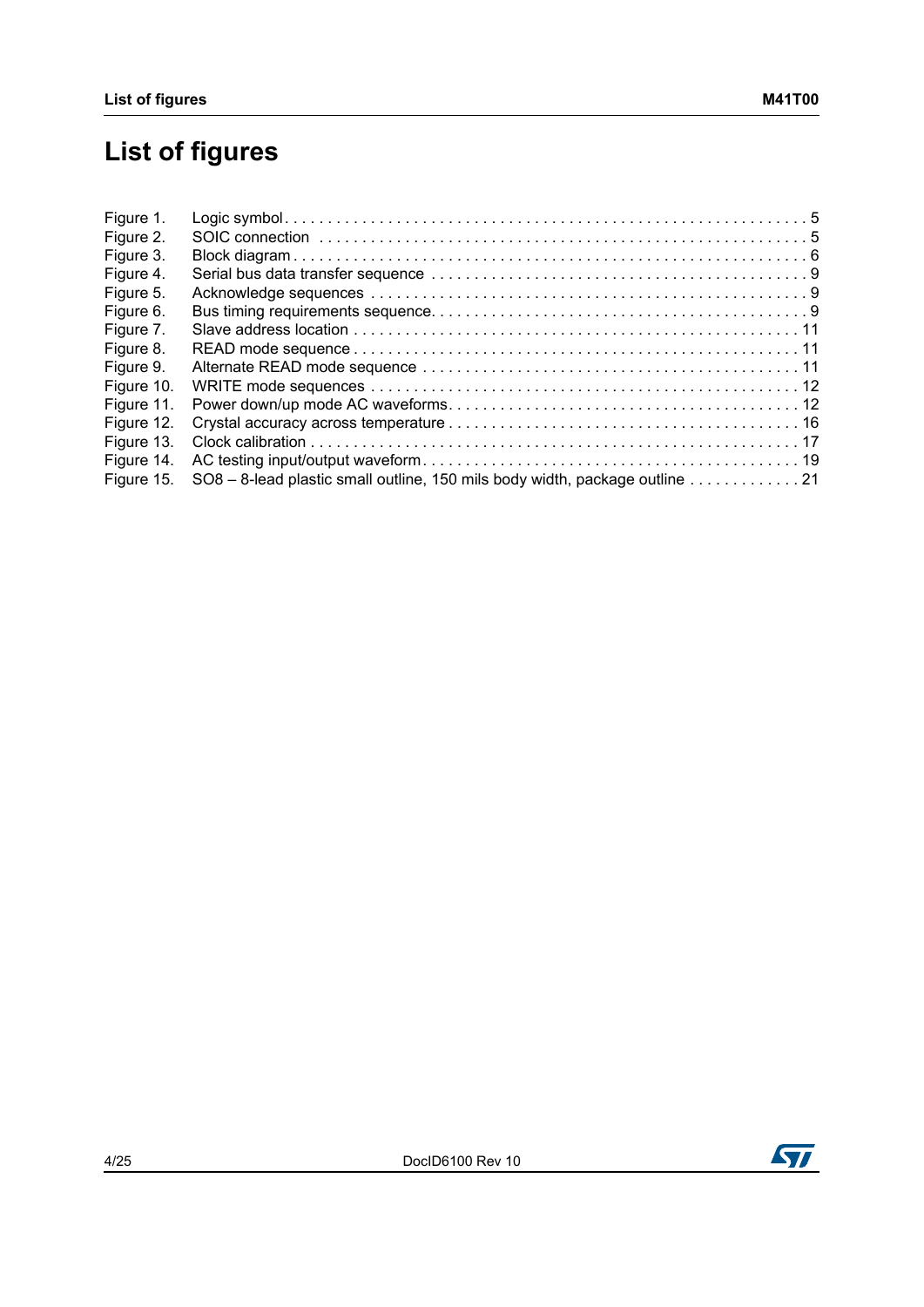# <span id="page-4-0"></span>**1 Device overview**

<span id="page-4-2"></span>

#### **Figure 2. SOIC connection**

<span id="page-4-3"></span>

#### **Table 1. Pin description**

<span id="page-4-1"></span>

| Symbol        | Name and function                         |
|---------------|-------------------------------------------|
| OSCI          | Oscillator input                          |
| <b>OSCO</b>   | Oscillator output                         |
| <b>FT/OUT</b> | Frequency test/output driver (open drain) |
| <b>SCL</b>    | Serial clock                              |
| <b>SDA</b>    | Serial data address input/output          |
| $\rm V_{BAT}$ | Battery supply voltage                    |
| $V_{SS}$      | Ground                                    |
| $V_{\rm CC}$  | Supply voltage                            |

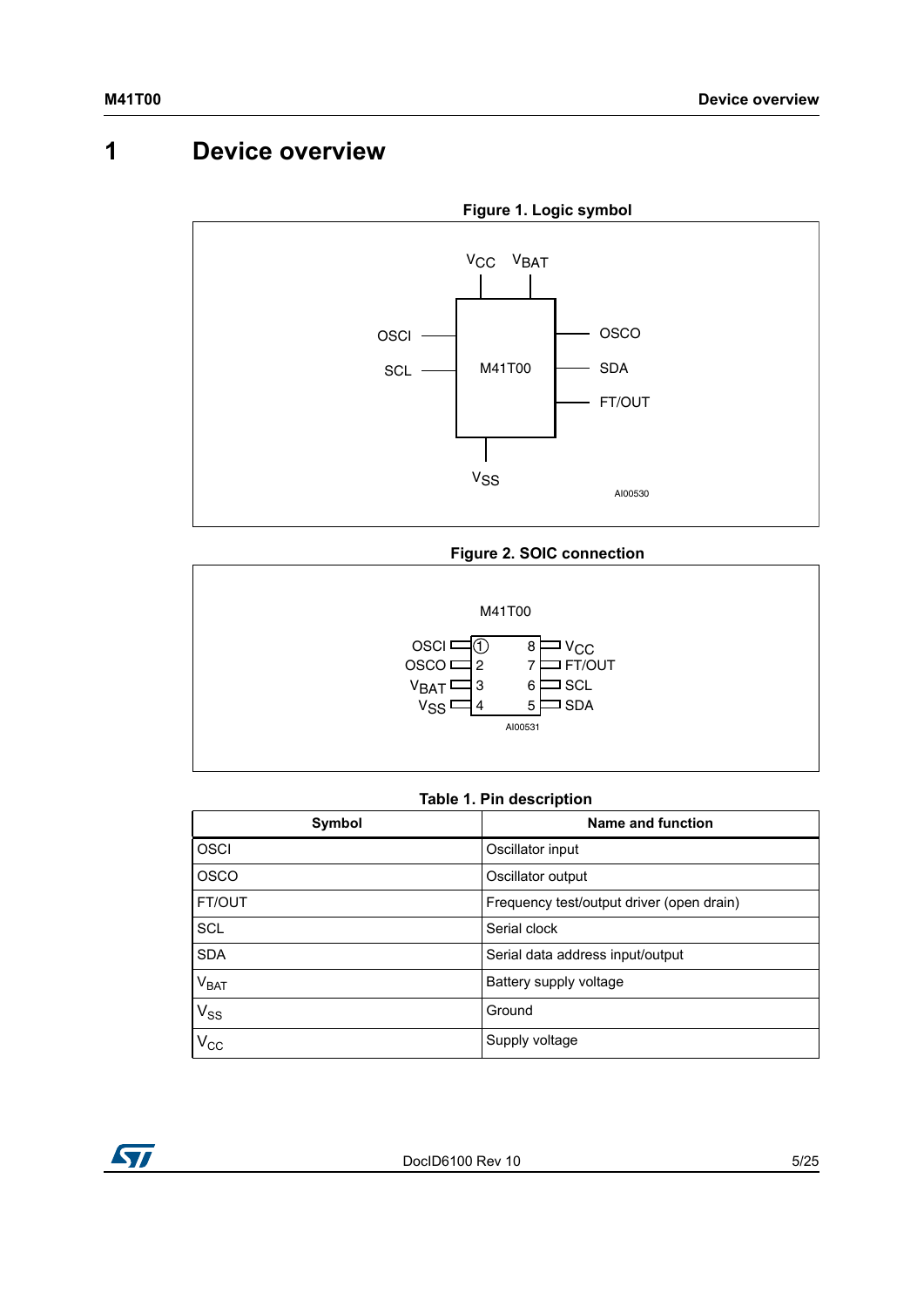<span id="page-5-0"></span>

**Figure 3. Block diagram**

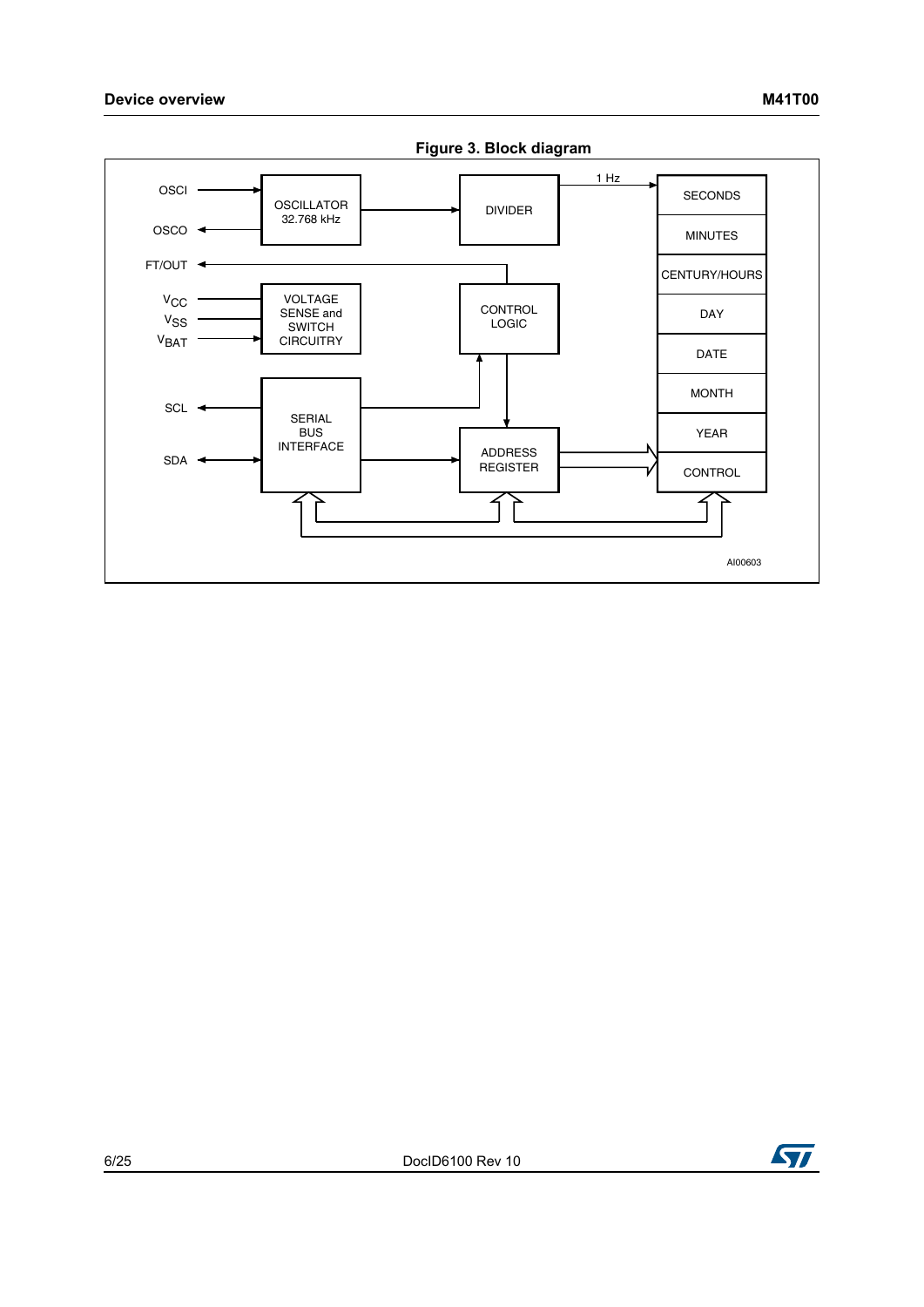# <span id="page-6-0"></span>**2 Device operation**

The M41T00 clock operates as a slave device on the serial bus. Access is obtained by implementing a start condition followed by the correct slave address (D0h). The 8 bytes contained in the device can then be accessed sequentially in the following order:

1<sup>st</sup> byte: seconds register

- 2<sup>nd</sup> byte: minutes register
- 3<sup>rd</sup> byte: century/hours register
- 4<sup>th</sup> byte: day register
- 5<sup>th</sup> byte: date register
- 6<sup>th</sup> byte: month register
- 7<sup>th</sup> byte: years register
- 8<sup>th</sup> byte: control register

The M41T00 clock continually monitors  $V_{CC}$  for an out of tolerance condition. Should  $V_{CC}$ fall below  $V_{SO}$ , the device terminates an access in progress and resets the device address counter. Inputs to the device will not be recognized at this time to prevent erroneous data from being written to the device from an out of tolerance system. When  $V_{CC}$  falls below  $V_{SO}$ , the device automatically switches over to the battery and powers down into an ultra low current mode of operation to conserve battery life. Upon power-up, the device switches from battery to  $V_{CC}$  at  $V_{SO}$  and recognizes inputs.

### <span id="page-6-1"></span>**2.1 Wire bus characteristics**

This bus is intended for communication between different ICs. It consists of two lines: one bi-directional for data signals (SDA) and one for clock signals (SCL). Both the SDA and the SCL lines must be connected to a positive supply voltage via a pull-up resistor.

The following protocol has been defined:

- Data transfer may be initiated only when the bus is not busy.
- During data transfer, the data line must remain stable whenever the clock line is High. Changes in the data line while the clock line is High will be interpreted as control signals.

Accordingly, the following bus conditions have been defined:

### <span id="page-6-2"></span>**2.2 Bus not busy**

Both data and clock lines remain high.

### <span id="page-6-3"></span>**2.3 Start data transfer**

A change in the state of the data line, from high to low, while the clock is high, defines the START condition.



DocID6100 Rev 10 7/25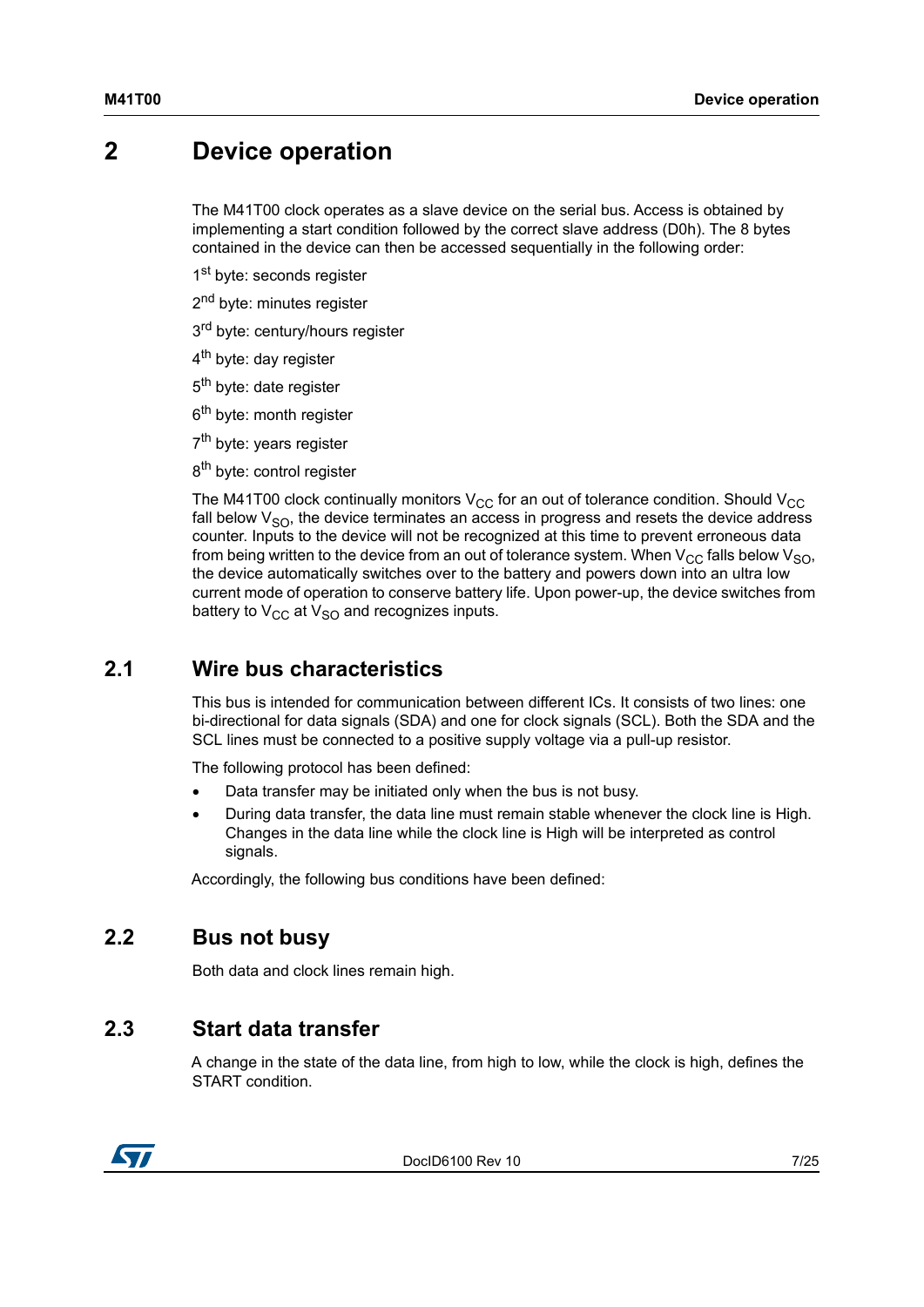### <span id="page-7-0"></span>**2.4 Stop data transfer**

A change in the state of the data line, from low to high, while the clock is high, defines the STOP condition.

### <span id="page-7-1"></span>**2.5 Data valid**

The state of the data line represents valid data when after a start condition, the data line is stable for the duration of the high period of the clock signal. The data on the line may be changed during the low period of the clock signal. There is one clock pulse per bit of data.

Each data transfer is initiated with a start condition and terminated with a stop condition. The number of data bytes transferred between the start and stop conditions is not limited. The information is transmitted byte-wide and each receiver acknowledges with a ninth bit.

By definition, a device that gives out a message is called "transmitter", the receiving device that gets the message is called "receiver". The device that controls the message is called "master". The devices that are controlled by the master are called "slaves".

### <span id="page-7-2"></span>**2.6 Acknowledge**

Each byte of eight bits is followed by one acknowledge bit. This acknowledge bit is a low level put on the bus by the receiver, whereas the master generates an extra acknowledge related clock pulse.

A slave receiver which is addressed is obliged to generate an acknowledge after the reception of each byte. Also, a master receiver must generate an acknowledge after the reception of each byte that has been clocked out of the slave transmitter.

The device that acknowledges has to pull down the SDA line during the acknowledge clock pulse in such a way that the SDA line is a stable low during the high period of the acknowledge related clock pulse. Of course, setup and hold times must be taken into account. A master receiver must signal an end-of-data to the slave transmitter by not generating an acknowledge on the last byte that has been clocked out of the slave. In this case, the transmitter must leave the data line high to enable the master to generate the STOP condition.

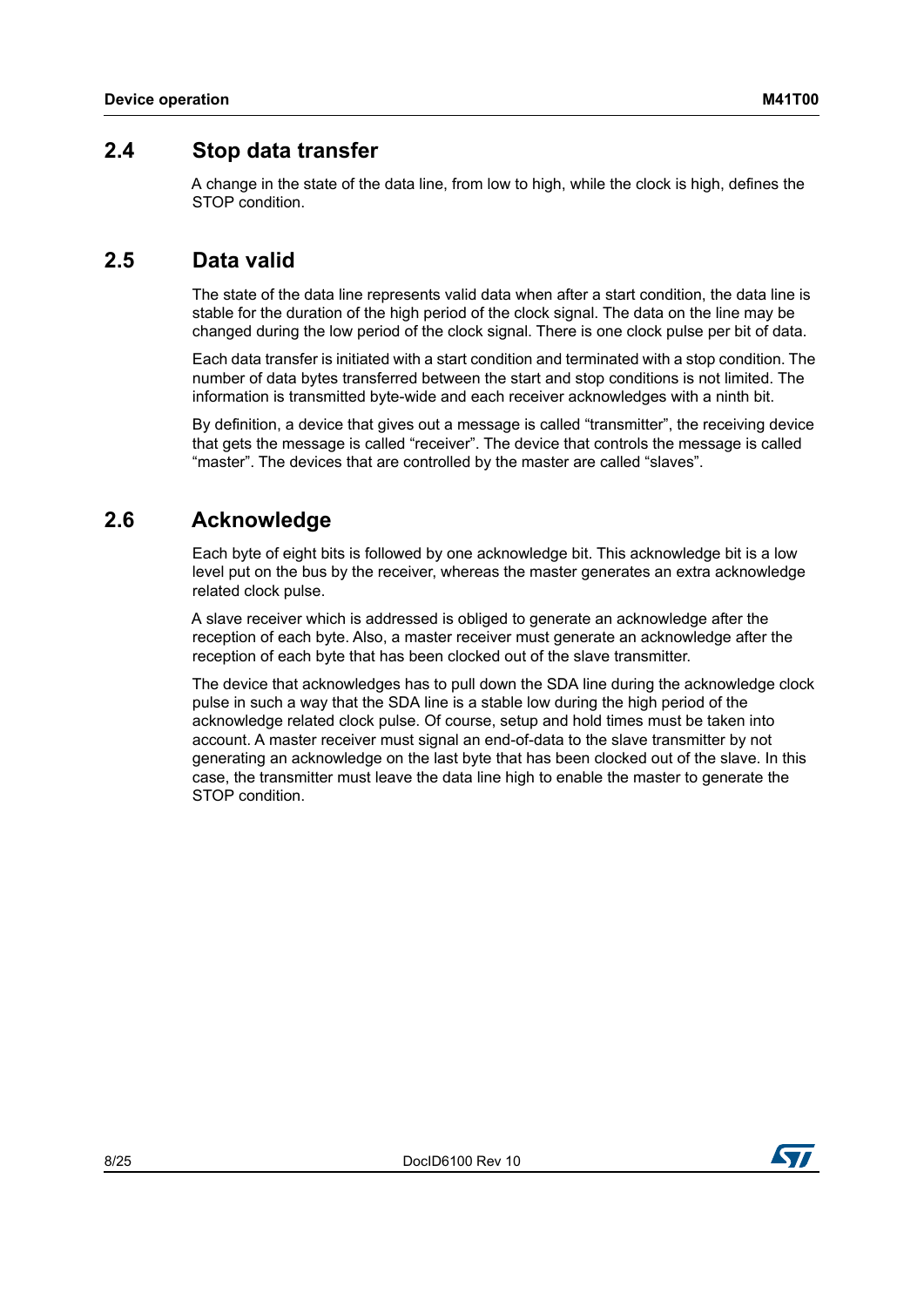<span id="page-8-0"></span>

**Figure 5. Acknowledge sequences**

<span id="page-8-1"></span>

**Figure 6. Bus timing requirements sequence**

<span id="page-8-2"></span>

1. P = STOP and S = START

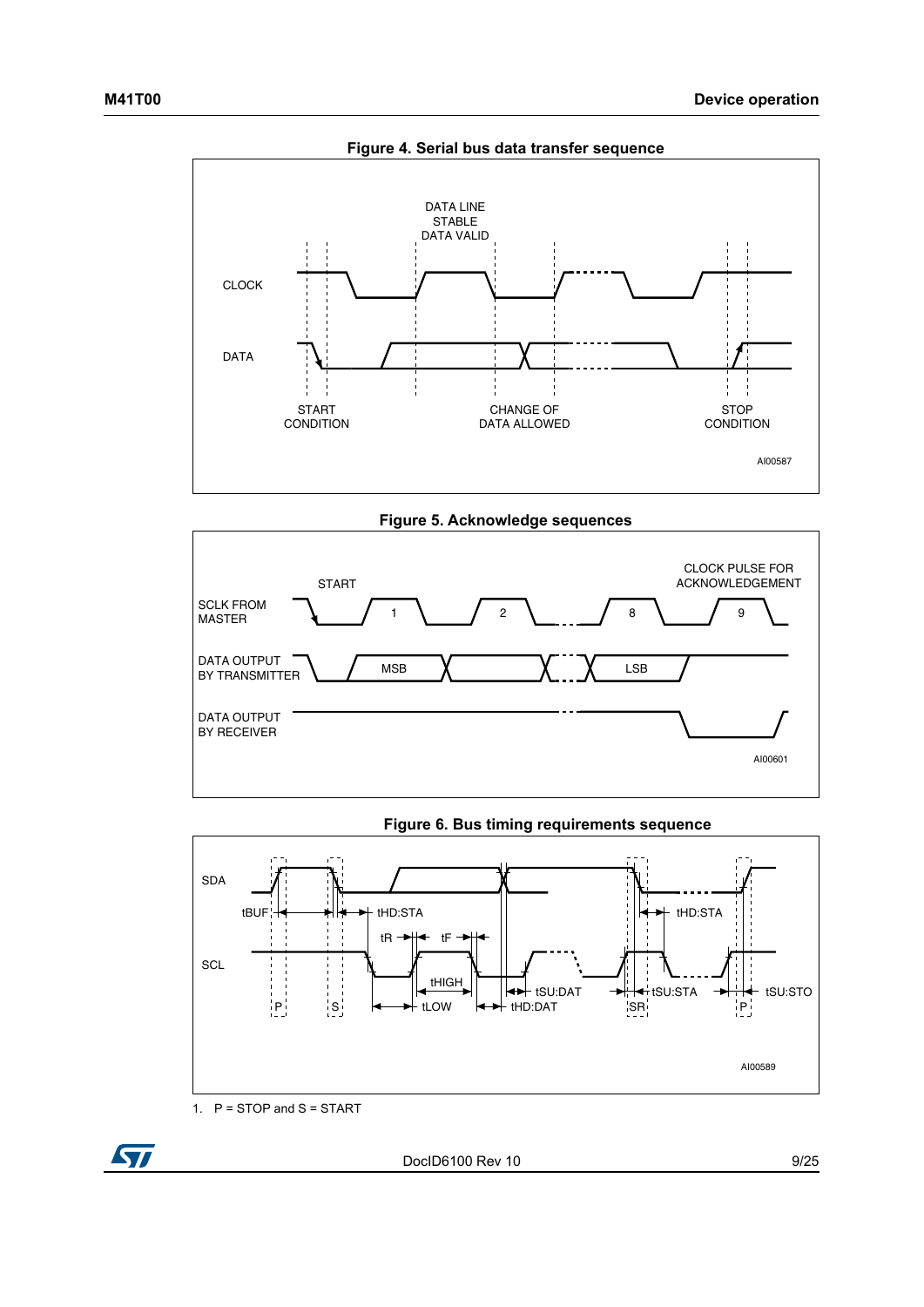# <span id="page-9-0"></span>**2.7 Characteristics**

<span id="page-9-2"></span>

|                              | $1900$ . Ay viidlavionalise                                                         | Min          |            | Max | <b>Units</b> |
|------------------------------|-------------------------------------------------------------------------------------|--------------|------------|-----|--------------|
| Symbol                       | Parameter <sup>(1)</sup>                                                            |              | <b>Typ</b> |     |              |
| $f_{SCL}$                    | SCL clock frequency                                                                 | $\mathbf{0}$ |            | 100 | <b>kHz</b>   |
| t <sub>LOW</sub>             | Clock low period                                                                    | 4.7          |            |     | μs           |
| t <sub>HIGH</sub>            | Clock high period                                                                   | 4            |            |     | μs           |
| t <sub>R</sub>               | SDA and SCL rise time                                                               |              |            | 1   | μs           |
| tF                           | SDA and SCL fall time                                                               |              |            | 300 | ns           |
| $t_{HD}$ :STA                | START condition hold time<br>(after this period the first clock pulse is generated) | 4            |            |     | μs           |
| $t_{\text{SU}}$ :STA         | START condition setup time<br>(only relevant for a repeated start condition)        | 4.7          |            |     | μs           |
| $t_{HD}$ :DAT <sup>(2)</sup> | Data hold time                                                                      | 0            |            |     | ns           |
| $t_{\text{SU}}$ :DAT         | Data setup time                                                                     | 250          |            |     | ns           |
| $t_{\text{SU}}$ :STO         | STOP condition setup time                                                           | 4.7          |            |     | μs           |
| $t_{\text{BUF}}$             | Time the bus must be free before a new<br>transmission can start                    | 4.7          |            |     | μs           |

**Table 2. AC characteristics**

1. Valid for ambient operating temperature:  $T_A = -40$  to 85°C; V<sub>CC</sub> = 2.0 to 5.5 V (except where noted).

2. Transmitter must internally provide a hold time to bridge the undefined region (300 ns max) of the falling edge of SCL.

## <span id="page-9-1"></span>**2.8 READ mode**

In this mode, the master reads the M41T00 slave after setting the slave address (see *[Figure 7](#page-10-0)*). Following the WRITE mode control bit (R/W = 0) and the acknowledge bit, the word address An is written to the on-chip address pointer. Next the START condition and slave address are repeated, followed by the READ mode control bit (R/W = 1). At this point, the master transmitter becomes the master receiver. The data byte which was addressed will be transmitted and the master receiver will send an acknowledge bit to the slave transmitter. The address pointer is only incremented on reception of an acknowledge bit. The M41T00 slave transmitter will now place the data byte at address An+1 on the bus. The master receiver reads and acknowledges the new byte and the address pointer is incremented to An+2.

This cycle of reading consecutive addresses will continue until the master receiver sends a STOP condition to the slave transmitter.

An alternate READ mode may also be implemented, whereby the master reads the M41T00 slave without first writing to the (volatile) address pointer. The first address that is read is the last one stored in the pointer.

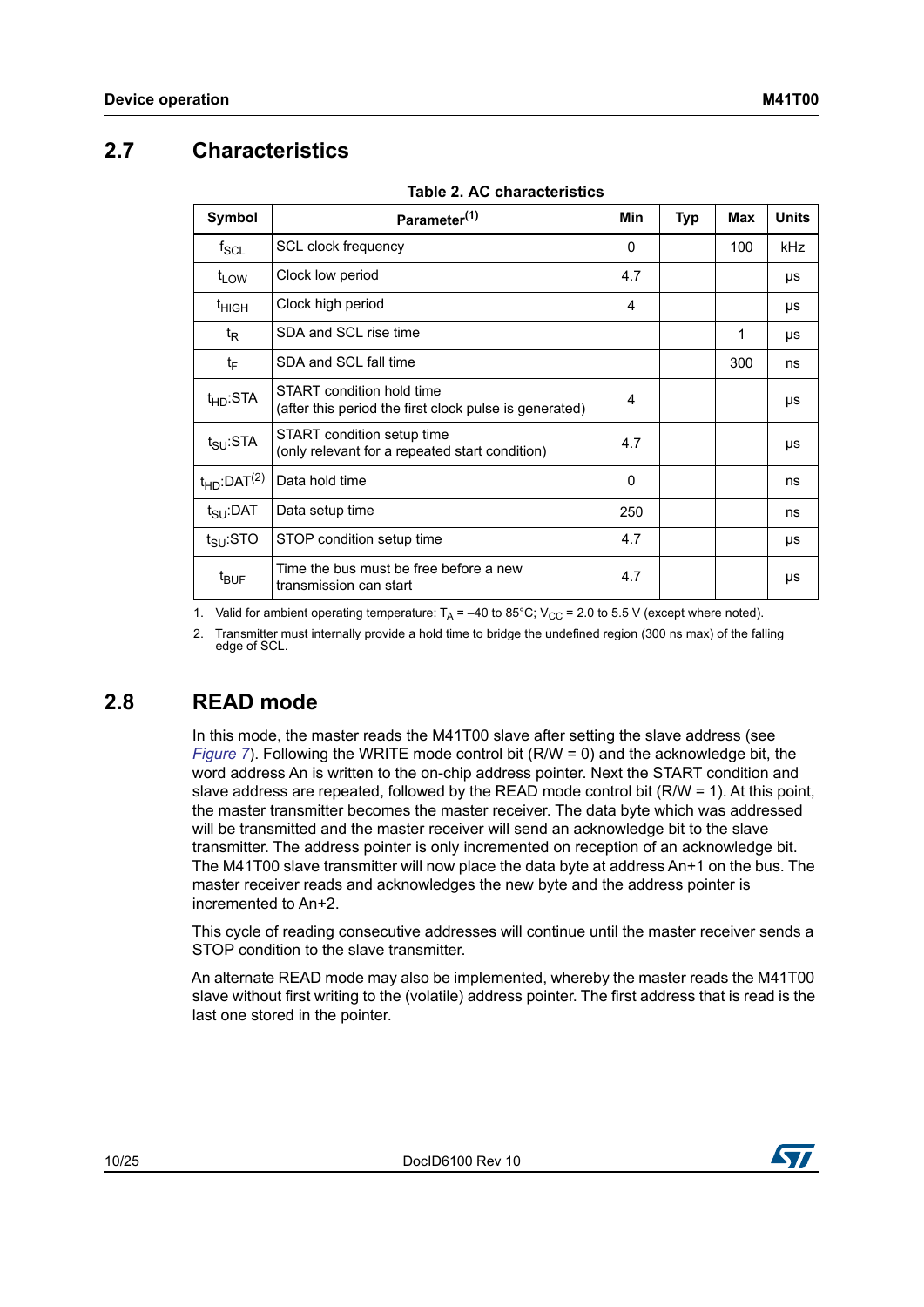<span id="page-10-0"></span>

**Figure 8. READ mode sequence**

<span id="page-10-1"></span>

#### **Figure 9. Alternate READ mode sequence**

<span id="page-10-2"></span>



DocID6100 Rev 10 11/25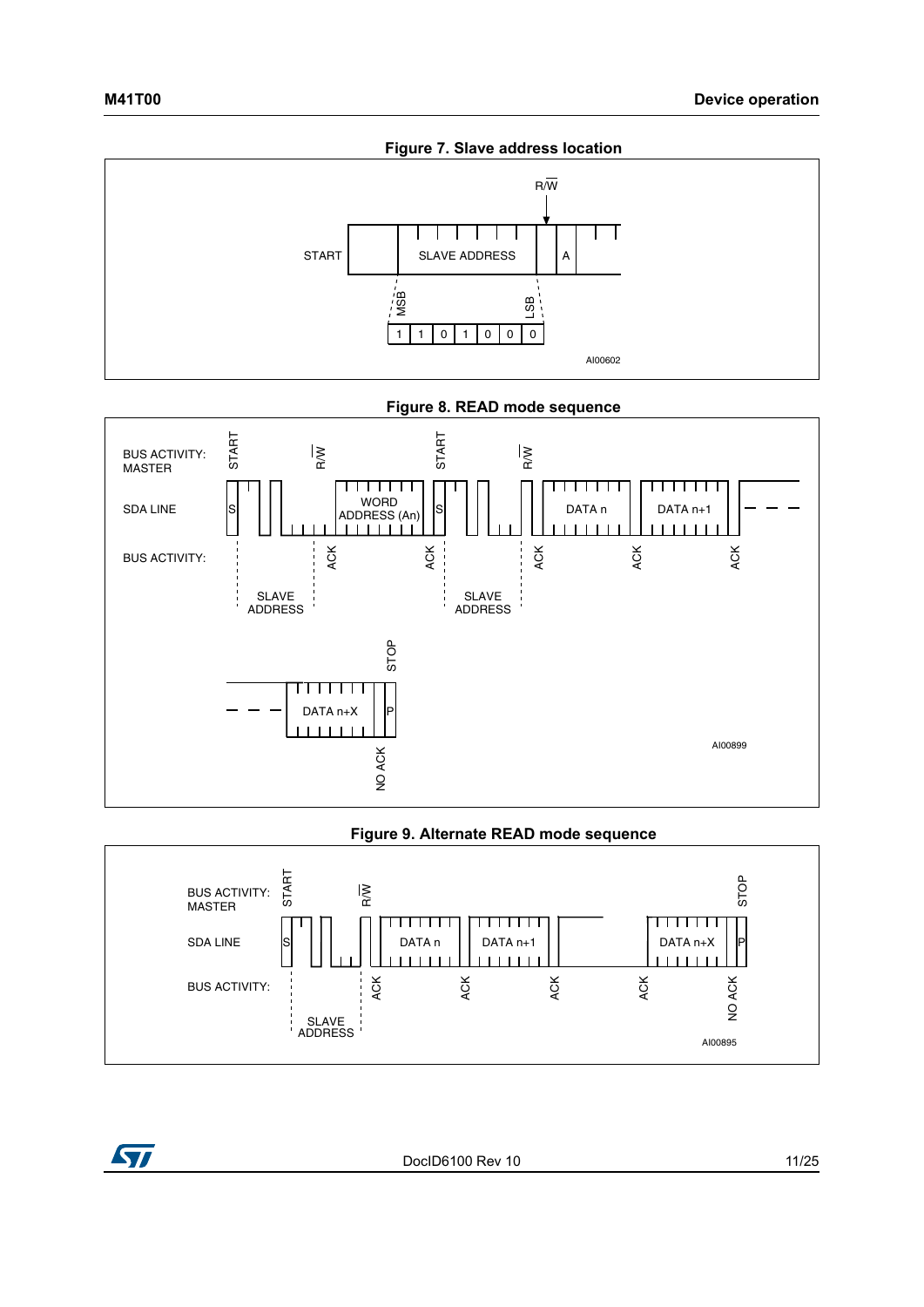## <span id="page-11-1"></span>**2.9 WRITE mode**

In this mode the master transmitter transmits to the M41T00 slave receiver. Bus protocol is shown in *[Figure 10](#page-11-3)*. Following the START condition and slave address, a logic '0' (R/W = 0) is placed on the bus and indicates to the addressed device that word address An will follow and is to be written to the on-chip address pointer. The data word to be written to the memory is strobed in next and the internal address pointer is incremented to the next memory location within the RAM on the reception of an acknowledge clock. The M41T00 slave receiver will send an acknowledge clock to the master transmitter after it has received the slave address and again after it has received the word address and each data byte (see *[Figure 7](#page-10-0)*).

<span id="page-11-3"></span>

### **Figure 10. WRITE mode sequences**

## <span id="page-11-0"></span>**2.10 Data retention mode**

With valid  $V_{CC}$  applied, the M41T00 can be accessed as described above with READ or WRITE cycles. Should the supply voltage decay, the M41T00 will automatically deselect, WRITE protecting itself when V<sub>CC</sub> falls (see *[Figure 11](#page-11-4)*).

<span id="page-11-4"></span>

#### **Figure 11. Power down/up mode AC waveforms**

| Table 3. RTC power down/up ac characteristics |  |  |  |  |  |
|-----------------------------------------------|--|--|--|--|--|
|-----------------------------------------------|--|--|--|--|--|

<span id="page-11-2"></span>

| Symbol           | Parameter $(1)(2)$                   | Min | Typ | Max | Unit |
|------------------|--------------------------------------|-----|-----|-----|------|
| ŀРD              | SCL and SDA at VIH before power down |     |     |     | ns   |
| <sup>t</sup> rec | SCL and SDA at VIH after power up    | 10  |     |     | μs   |

1. Valid for ambient operating temperature:  $T_A = -40$  to 85°C; V<sub>CC</sub> = 2.0 to 5.5 V (except where otherwise noted).

2.  $V_{CC}$  fall time should not exceed 5 mV/ $\mu$ s.

12/25 DocID6100 Rev 10

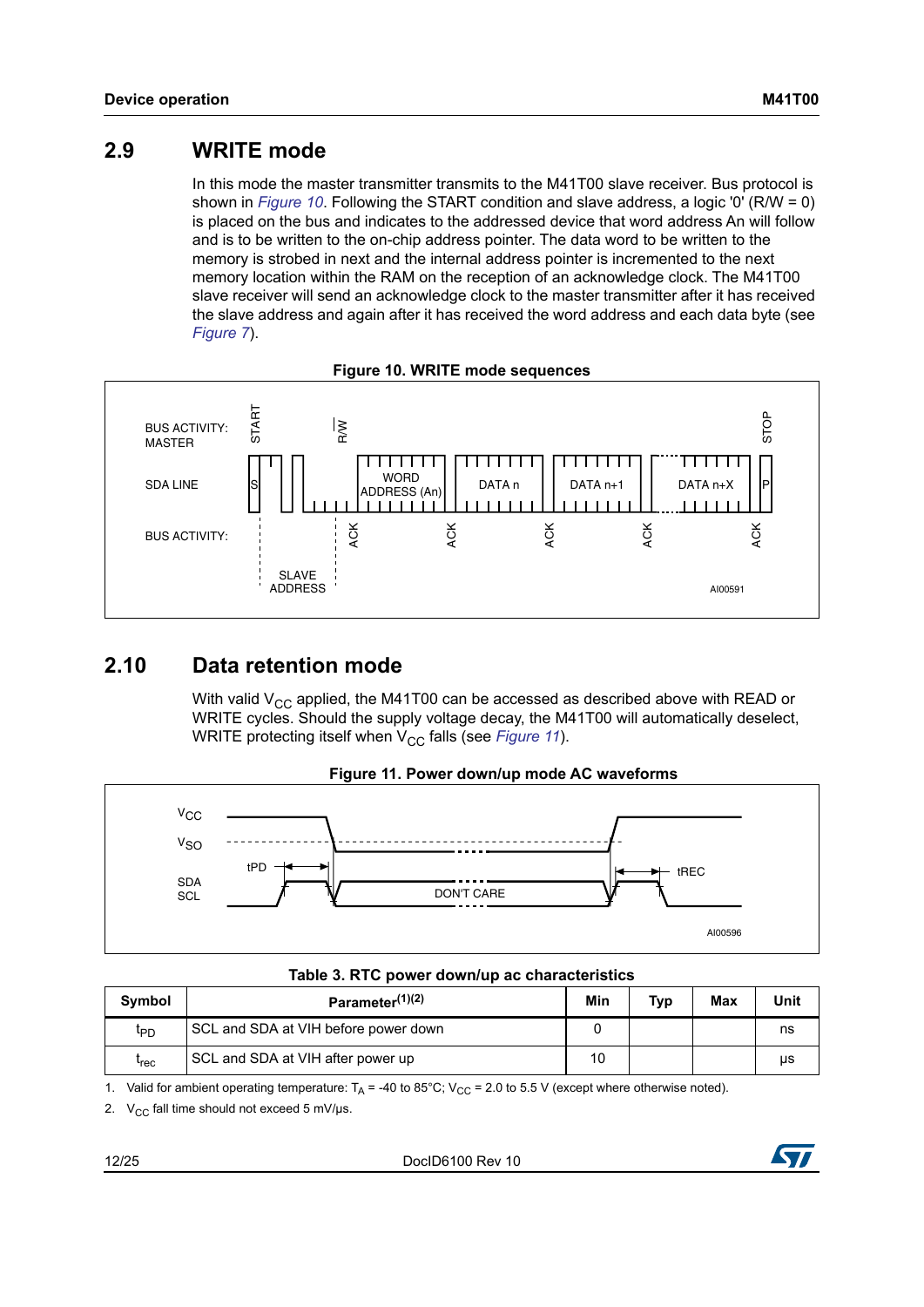<span id="page-12-0"></span>

|                | <u>NANO TENTO PONOL GOMINAD GIP POINTS GO ONGIGOLOHISTO</u> |                 |                     |                        |      |
|----------------|-------------------------------------------------------------|-----------------|---------------------|------------------------|------|
| <b>Symbol</b>  | Parameter <sup>(1)(2)</sup>                                 | Min             | Typ                 | Max <sup>(3)</sup>     | Unit |
| $V_{SO}^{(4)}$ | Backup switchover voltage                                   | $V_{BAT}$ -0.80 | $\rm V_{BAT}$ -0.50 | V <sub>BAT</sub> -0.30 |      |

|  |  |  |  | Table 4. RTC power down/up trip points dc characteristics |
|--|--|--|--|-----------------------------------------------------------|
|--|--|--|--|-----------------------------------------------------------|

1. Valid for ambient operating temperature:  $T_A = -40$  to 85 °C; V<sub>CC</sub> = 2.0 to 5.5 V (except where otherwise noted).

2. All voltages referenced to  $V_{SS}$ .

3. In 3.3 V application, if initial battery voltage is > 3.4 V, it may be necessary to reduce battery voltage (i.e., through wave soldering the battery) in order to avoid inadvertent switchover/deselection for V<sub>CC</sub> -10 %<br>operation.

4. Switchover and deselect point.

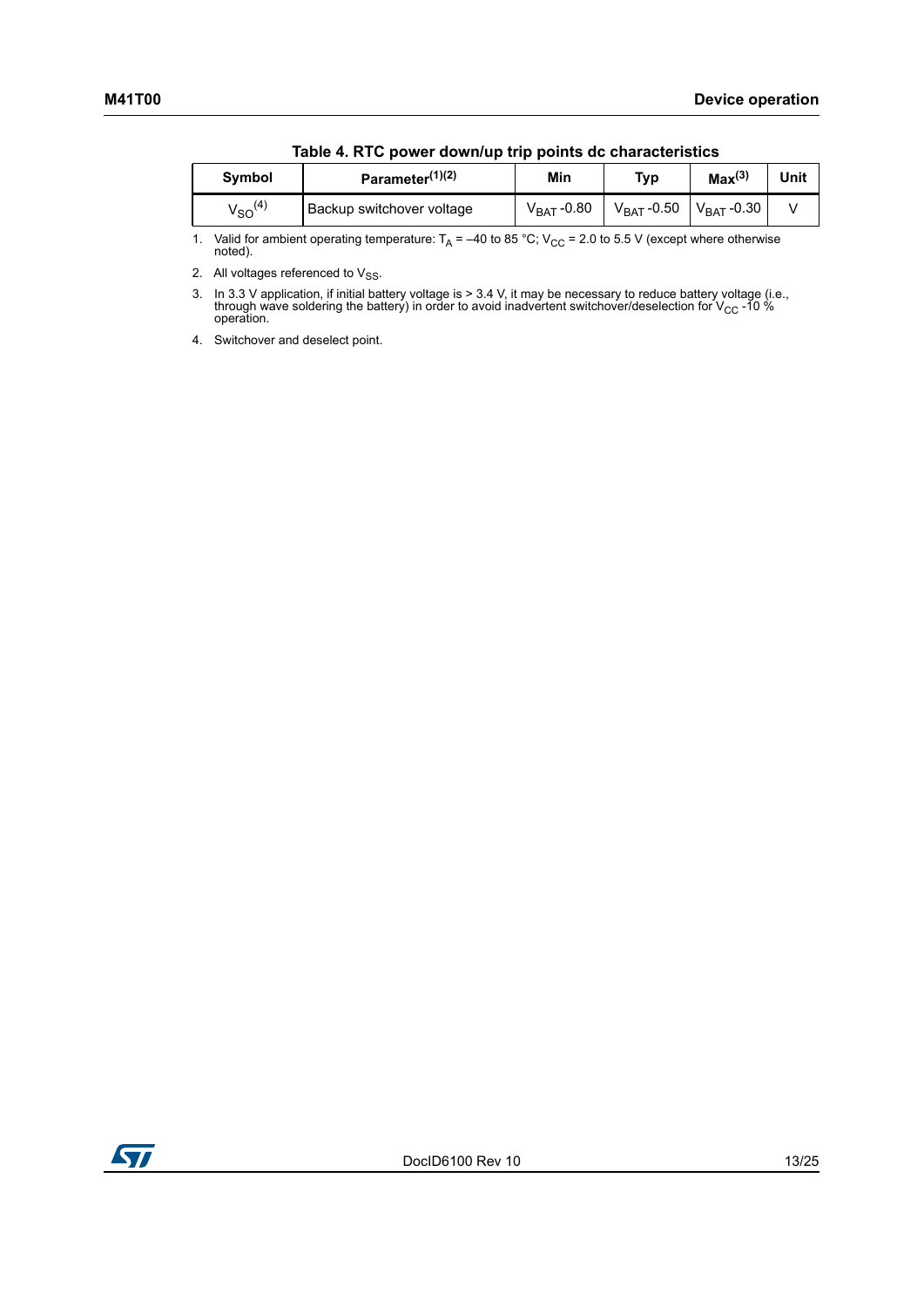# <span id="page-13-0"></span>**3 M41T00 clock operation**

The eight byte clock register (see *[Table 5](#page-14-1)*) is used to both set the clock and to read the date and time from the clock, in a binary coded decimal format. Seconds, minutes, and hours are contained within the first three registers. Bits D6 and D7 of clock register 2 (century/hours register) contain the century enable bit (CEB) and the century bit (CB). Setting CEB to a '1' will cause CB to toggle, either from '0' to '1' or from '1' to '0' at the turn of the century (depending upon its initial state). If CEB is set to a '0', CB will not toggle. Bits D0 through D2 of register 3 contain the day (day of week). Registers 4, 5 and 6 contain the date (day of month), month and years. The final register is the control register (this is described in the clock calibration section). Bit D7 of register 0 contains the STOP bit (ST). Setting this bit to a '1' will cause the oscillator to stop. If the device is expected to spend a significant amount of time on the shelf, the oscillator may be stopped to reduce current drain. When reset to a '0' the oscillator restarts within one second.

*Note: In order to guarantee oscillator start-up after the initial power-up, set the ST bit to a '1,' then reset this bit to a '0.' This sequence enables a "kick start" circuit which aids the oscillator start-up during worst case conditions of voltage and temperature.*

> The seven clock registers may be read one byte at a time, or in a sequential block. The control register (address location 7) may be accessed independently. Provision has been made to ensure that a clock update does not occur while any of the seven clock addresses are being read. If a clock address is being read, an update of the clock registers will be delayed by 250 ms to allow the read to be completed before the update occurs. This will prevent a transition of data during the read.

*Note: Note: This 250 ms delay affects only the clock register update and does not alter the actual clock time.*

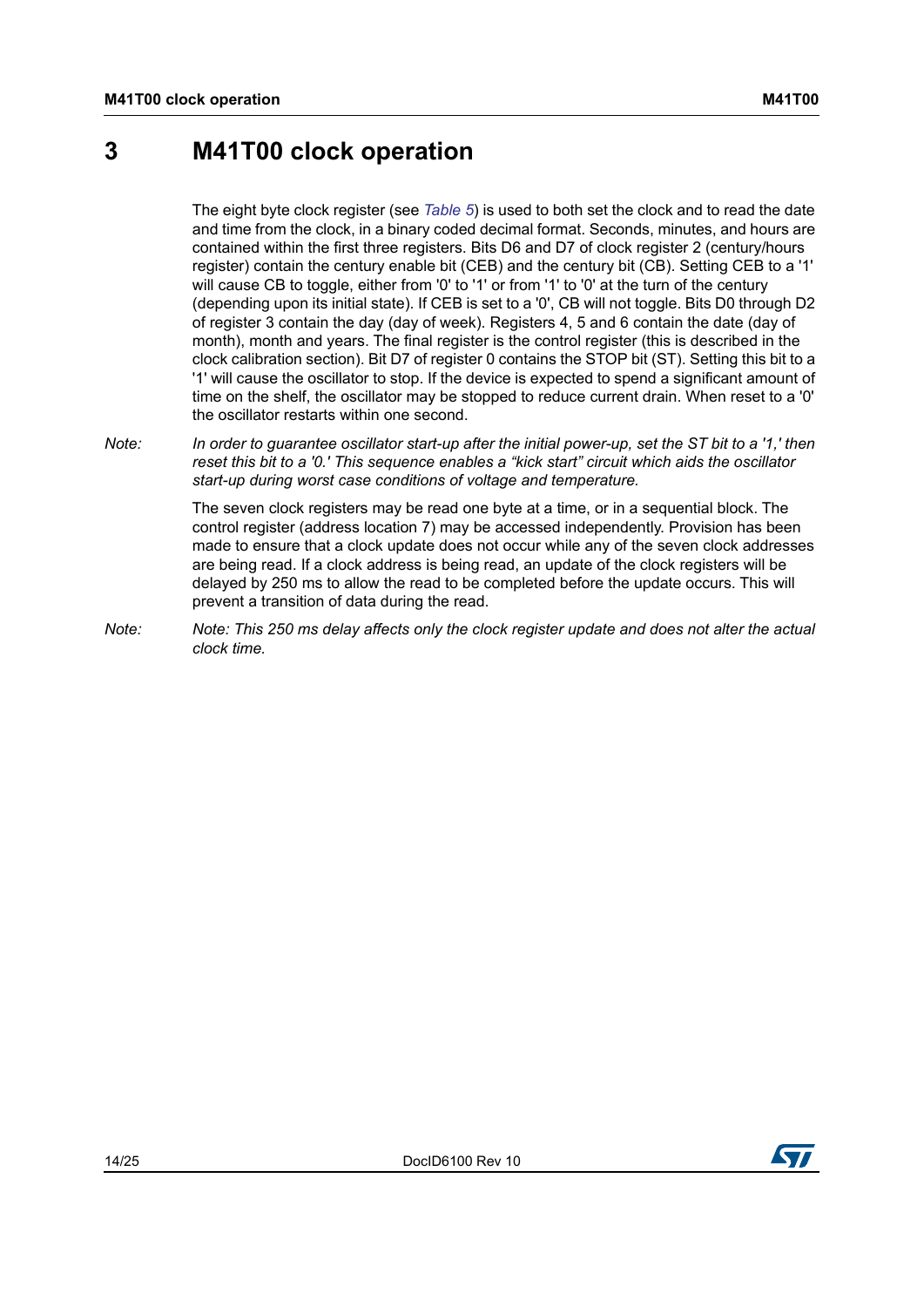<span id="page-14-1"></span>

|                | -----              |                |                |         |                                                                      |  |  |                       |                   |           |  |               |                 |
|----------------|--------------------|----------------|----------------|---------|----------------------------------------------------------------------|--|--|-----------------------|-------------------|-----------|--|---------------|-----------------|
| <b>Address</b> | Data               |                |                |         |                                                                      |  |  | <b>Function/range</b> |                   |           |  |               |                 |
|                | D7                 | D6             | D <sub>5</sub> | D4      | D <sub>3</sub><br>D <sub>2</sub><br>D <sub>1</sub><br>D <sub>0</sub> |  |  |                       | <b>BCD</b> format |           |  |               |                 |
| 0              | <b>ST</b>          |                | 10 seconds     |         | Seconds                                                              |  |  |                       | Seconds           | 00-59     |  |               |                 |
| 1              | X                  |                | 10 minutes     |         | <b>Minutes</b>                                                       |  |  |                       | <b>Minutes</b>    | 00-59     |  |               |                 |
| $\overline{2}$ | CEB <sup>(2)</sup> | СB<br>10 hours |                |         | Hours                                                                |  |  |                       |                   |           |  | Century/hours | $0 - 1/00 - 23$ |
| 3              | X                  | X              | X              | X       | X<br>Day                                                             |  |  |                       | Day               | 01-07     |  |               |                 |
| 4              | X                  | X              |                | 10 date | Date                                                                 |  |  |                       | Date              | $01 - 31$ |  |               |                 |
| 5              | X                  | X              | X              | 10 M.   | Month                                                                |  |  |                       | Month             | $01 - 12$ |  |               |                 |
| 6              |                    | 10 Years       |                |         | Years                                                                |  |  |                       |                   |           |  | Year          | 00-99           |
| 7              | <b>OUT</b>         | <b>FT</b>      | S              |         | Calibration                                                          |  |  |                       | Control           |           |  |               |                 |

1. Keys:

 $S =$  sign bit FT = frequency test bit ST = stop bit OUT = output level  $X =$  don't care CEB = century enable bit

 $CB =$  century bit

2. When CEB is set to '1', CB will toggle from '0' to '1' or from '1' to '0' at the turn of the century (dependent upon the initial value set).When CEB is set to '0', CB will not toggle.

## <span id="page-14-0"></span>**3.1 Clock calibration**

The M41T00 is driven by a quartz controlled oscillator with a nominal frequency of 32768 Hz. The devices are tested not to exceed 35 ppm (parts per million) oscillator frequency error at 25°C, which equates to about ±1.53 minutes per month. With the calibration bits properly set, the accuracy of each  $M41T00$  improves to better than  $\pm 2$  ppm at 25 °C.

The oscillation rate of any crystal changes with temperature (see *[Figure 12](#page-15-0)*). Most clock chips compensate for crystal frequency and temperature shift error with cumbersome trim capacitors. The M41T00 design, however, employs periodic counter correction. The calibration circuit adds or subtracts counts from the oscillator divider circuit at the divide by 256 stage, as shown in *[Figure 13](#page-16-2)*. The number of times pulses are blanked (subtracted, negative calibration) or split (added, positive calibration) depends upon the value loaded into the five-bit calibration byte found in the control register. Adding counts speeds the clock up, subtracting counts slows the clock down.

The calibration byte occupies the five lower order bits (D4-D0) in the control register (addr 7). This byte can be set to represent any value between 0 and 31 in binary form. Bit D5 is a sign bit; '1' indicates positive calibration, '0' indicates negative calibration. Calibration occurs within a 64minute cycle. The first 62 minutes in the cycle may, once per minute, have one second either shortened by 128 or lengthened by 256 oscillator cycles. If a binary '1' is loaded into the register, only the first 2 minutes in the 64 minute cycle will be modified; if a binary 6 is loaded, the first 12 will be affected, and so on.

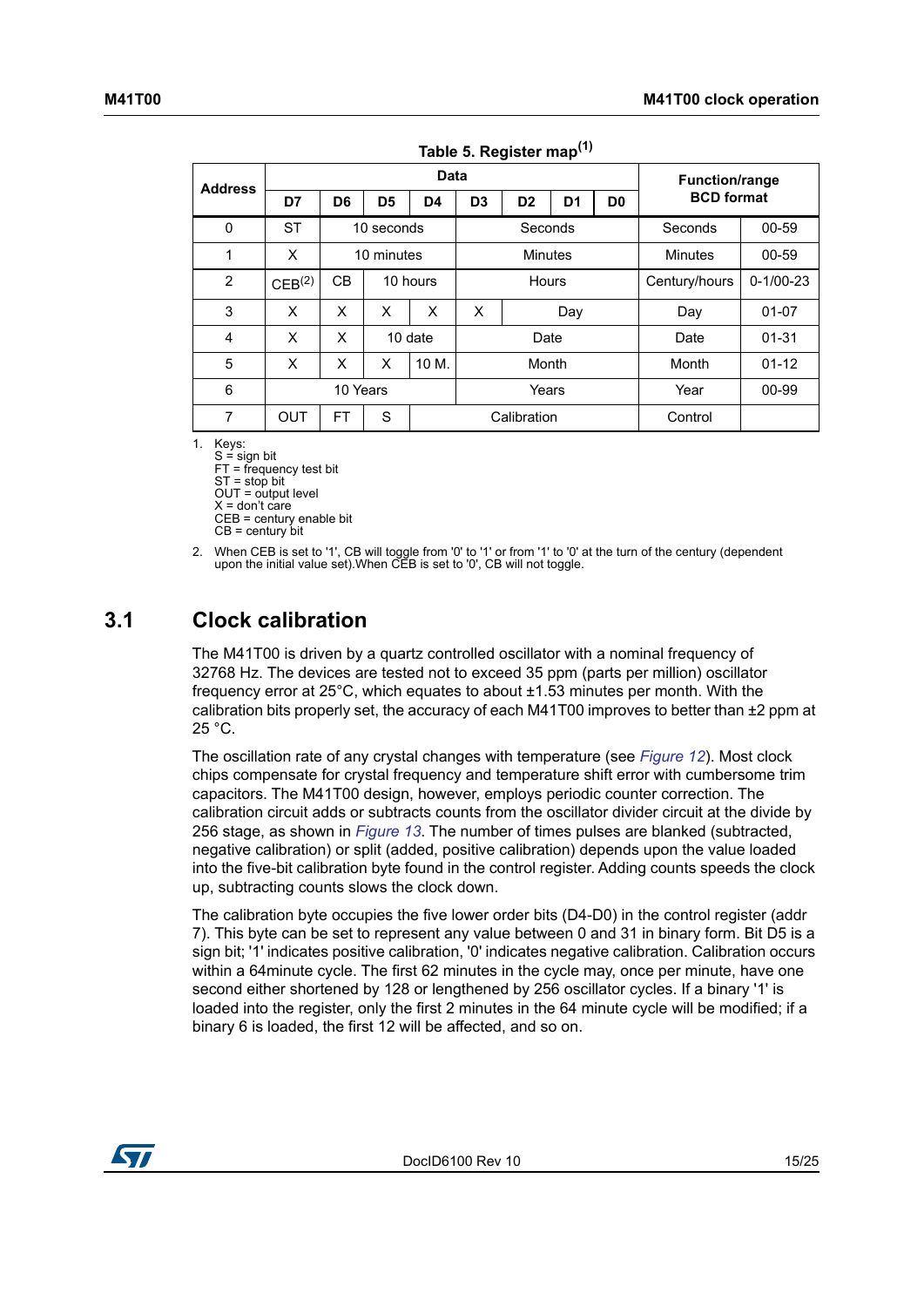Therefore, each calibration step has the effect of adding 512 or subtracting 256 oscillator cycles for every 125,829,120 actual oscillator cycles, that is +4.068 or –2.034 ppm of adjustment per calibration step in the calibration register. Assuming that the oscillator is in fact running at exactly 32768 Hz, each of the 31 increments in the calibration byte would represent +10.7 or –5.35 seconds per month which corresponds to a total range of +5.5 or –2.75 minutes per month.

Two methods are available for ascertaining how much calibration a given M41T00 may require. The first involves simply setting the clock, letting it run for a month and comparing it to a known accurate reference (like WWV broadcasts). While that may seem crude, it allows the designer to give the end user the ability to calibrate his clock as his environment may require, even after the final product is packaged in a non-user serviceable enclosure. All the designer has to do is provide a simple utility that accessed the calibration byte.

The second approach is better suited to a manufacturing environment, and involves the use of some test equipment. When the frequency test (FT) bit, the seventh-most significant bit in the control register, is set to a '1', and the oscillator is running at 32768 Hz, the FT/OUT pin of the device will toggle at 512 Hz. Any deviation from 512 Hz indicates the degree and direction of oscillator frequency shift at the test temperature.

For example, a reading of  $512.01024$  Hz would indicate a  $+20$  ppm oscillator frequency error, requiring a –10(XX00 1010b) to be loaded into the calibration byte for correction. Note that setting or changing the calibration byte does not affect the frequency test output frequency.

<span id="page-15-0"></span>



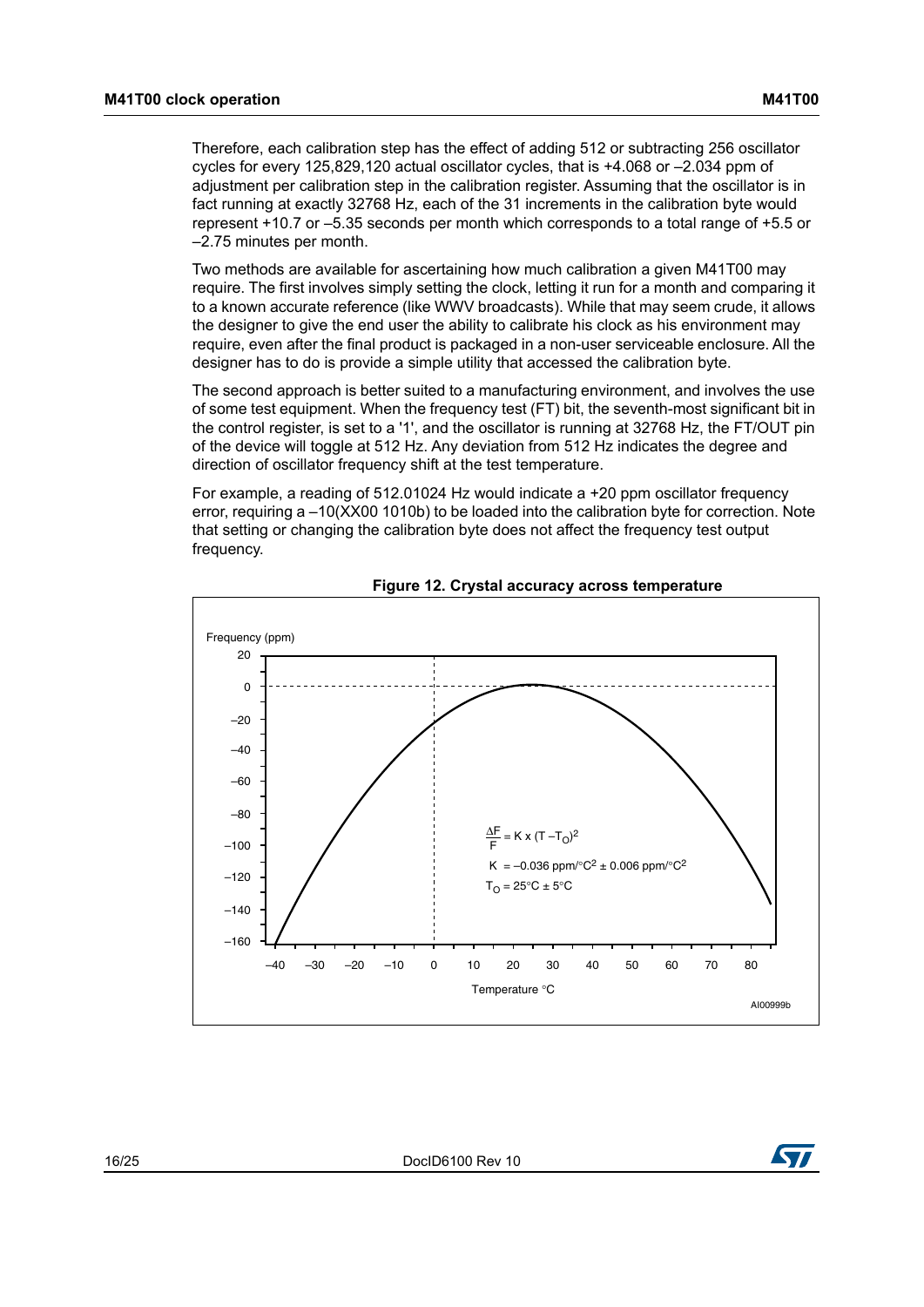<span id="page-16-2"></span>

## <span id="page-16-0"></span>**3.2 Output driver pin**

When the FT bit is not set, the FT/OUT pin becomes an output driver that reflects the contents of D7 of the control register. In other words, when D6 of address 7 is a zero and D7 of address 7 is a zero and then the FT/OUT pin will be driven low.

*Note: The FT/OUT pin is open drain which requires an external pull-up resistor.* 

### <span id="page-16-1"></span>**3.3 Initial power-on defaults**

Upon initial application of power to the device, the FT bit will be set to a '0' and the OUT bit will be set to a '1'. All other register bits will initially power on in a random state.

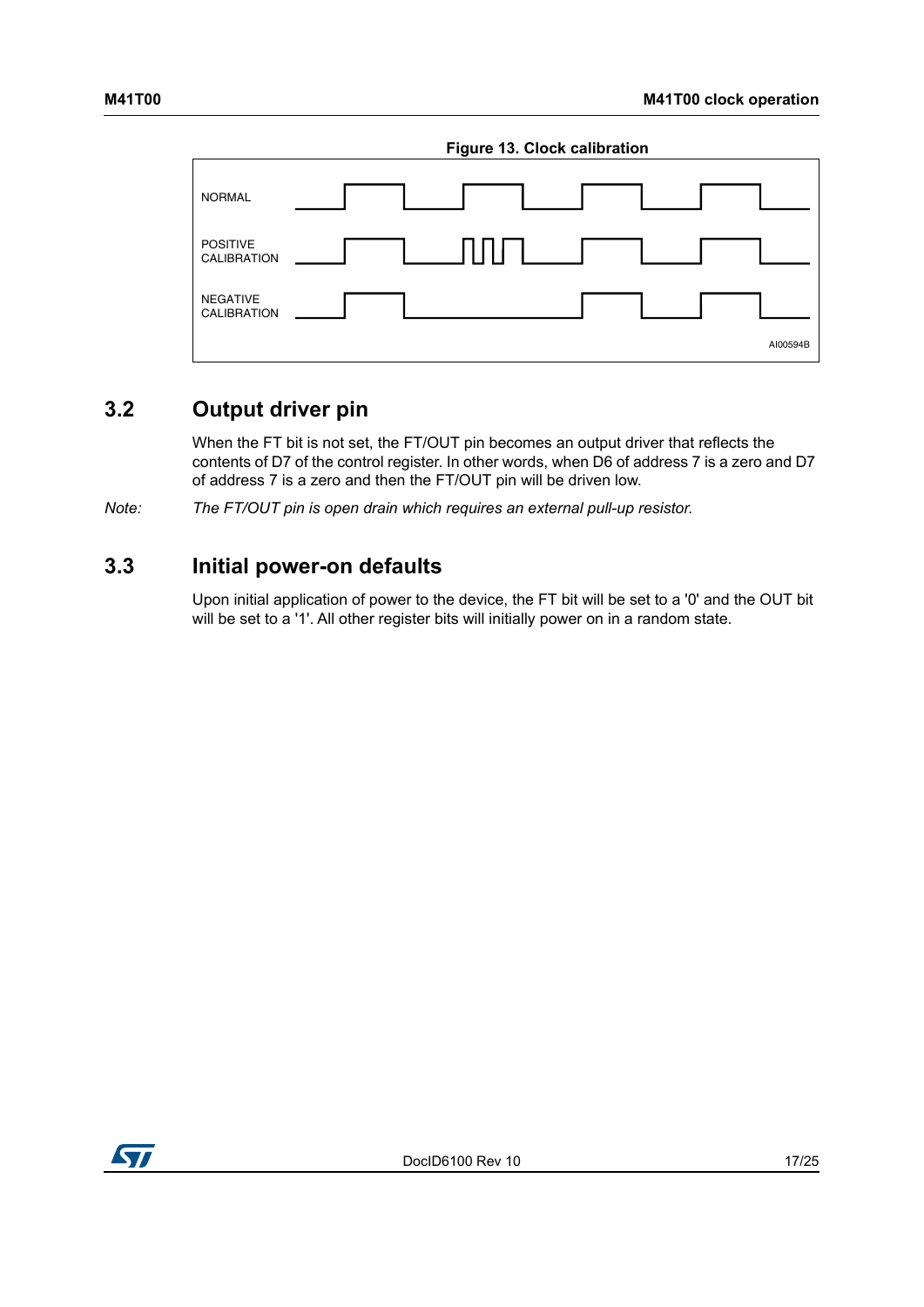# <span id="page-17-0"></span>**4 Maximum ratings**

Stressing the device above the rating listed in the "Absolute maximum ratings" table may cause permanent damage to the device. These are stress ratings only and operation of the device at these or any other conditions above those indicated in the operating sections of this specification is not implied.

<span id="page-17-1"></span>

| Symbol                              | <b>Parameter</b>                                    | Value         | Unit |
|-------------------------------------|-----------------------------------------------------|---------------|------|
| $\mathsf{T}_{\textsf{STG}}$         | Storage temperature ( $V_{CC}$ off, oscillator off) | $-55$ to 125  | °C   |
| T <sub>A</sub>                      | Ambient operating temperature                       | $-40$ to 85   | °C   |
| $V_{10}$                            | Input or output voltages                            | $-0.3$ to $7$ | v    |
| $T_{\scriptstyle \text{SLD}}^{(1)}$ | Lead solder temperature for 10 seconds              | 260           | °C   |
| $V_{\rm CC}$                        | Supply voltage                                      | $-0.3$ to $7$ | v    |
| Ιo                                  | Output current                                      | 20            | mA   |
| $P_D$                               | Power dissipation                                   | 0.25          | W    |

|  |  | Table 6. Absolute maximum ratings |  |
|--|--|-----------------------------------|--|
|--|--|-----------------------------------|--|

1. Reflow at peak temperature of 260°C (total thermal budget not to exceed 245 °C for greater than 30 seconds).

**Caution:** Negative undershoots below -0.3 V are not allowed on any pin while in the backup mode.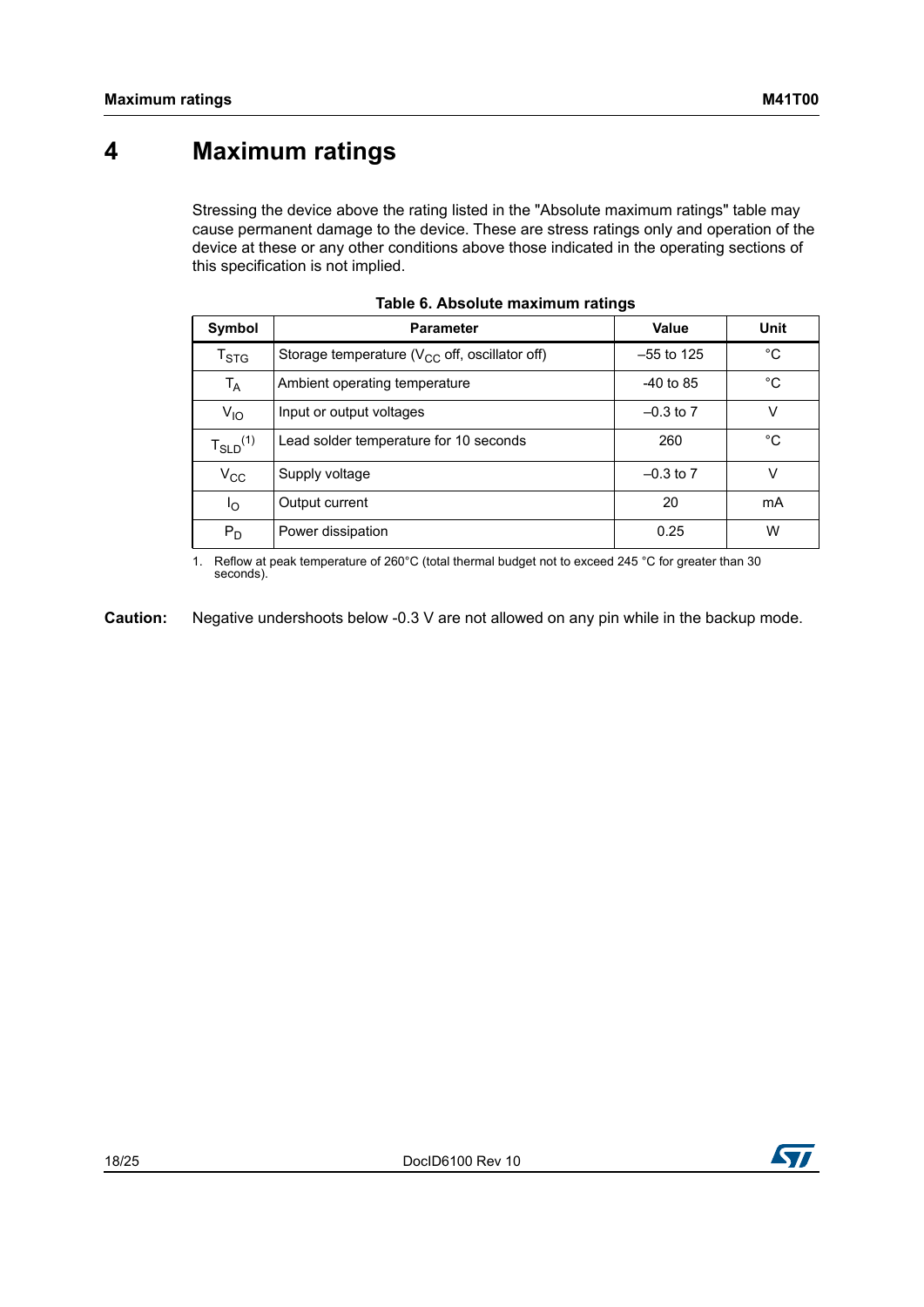# <span id="page-18-0"></span>**5 DC and AC parameters**

This section summarizes the operating and measurement conditions, as well as the dc and ac characteristics of the device. The parameters in the following DC and AC characteristic tables are derived from tests performed under the measurement conditions listed in the relevant tables. Designers should check that the operating conditions in their projects match the measurement conditions when using the quoted parameters.

<span id="page-18-1"></span>

| <b>Parameter</b>                           | <b>M41T00</b>                |  |  |  |
|--------------------------------------------|------------------------------|--|--|--|
| Supply voltage $(V_{CC})$                  | 2.0 to 5.5 V                 |  |  |  |
| Ambient operating temperature $(T_A)$      | -40 to 85 $^{\circ}$ C       |  |  |  |
| Load capacitance $(C_1)$                   | 100 pF                       |  |  |  |
| Input rise and fall times                  | $\leq 5$ ns                  |  |  |  |
| Input pulse voltages                       | 0.2 $V_{CC}$ to 0.8 $V_{CC}$ |  |  |  |
| Input and output timing reference voltages | 0.3 $V_{CC}$ to 0.7 $V_{CC}$ |  |  |  |

| Table 7. Operating and AC measurement conditions <sup>(1)</sup> |  |
|-----------------------------------------------------------------|--|
|-----------------------------------------------------------------|--|

1. Output Hi-Z is defined as the point where data is no longer driven.

#### **Figure 14. AC testing input/output waveform**

<span id="page-18-3"></span>

### **Table 8. Capacitance**

<span id="page-18-2"></span>

| Symbol                 | Parameter <sup>(1)(2)</sup>                       |     | Max  | Unit |
|------------------------|---------------------------------------------------|-----|------|------|
| $C_{IN}$               | Input capacitance (SCL)                           |     |      | pF   |
| $C_{\text{OUT}}^{(3)}$ | Output capacitance (SDA,FT/OUT)                   |     | 10   | рF   |
| ľ∣Р                    | Low-pass filter input time constant (SDA and SCL) | 250 | 1000 | ns   |

1. Effective capacitance measured with power supply at 3.3 V; sampled only, not 100% tested

2. At 25°C, f = 1 MHz

3. Output deselected.

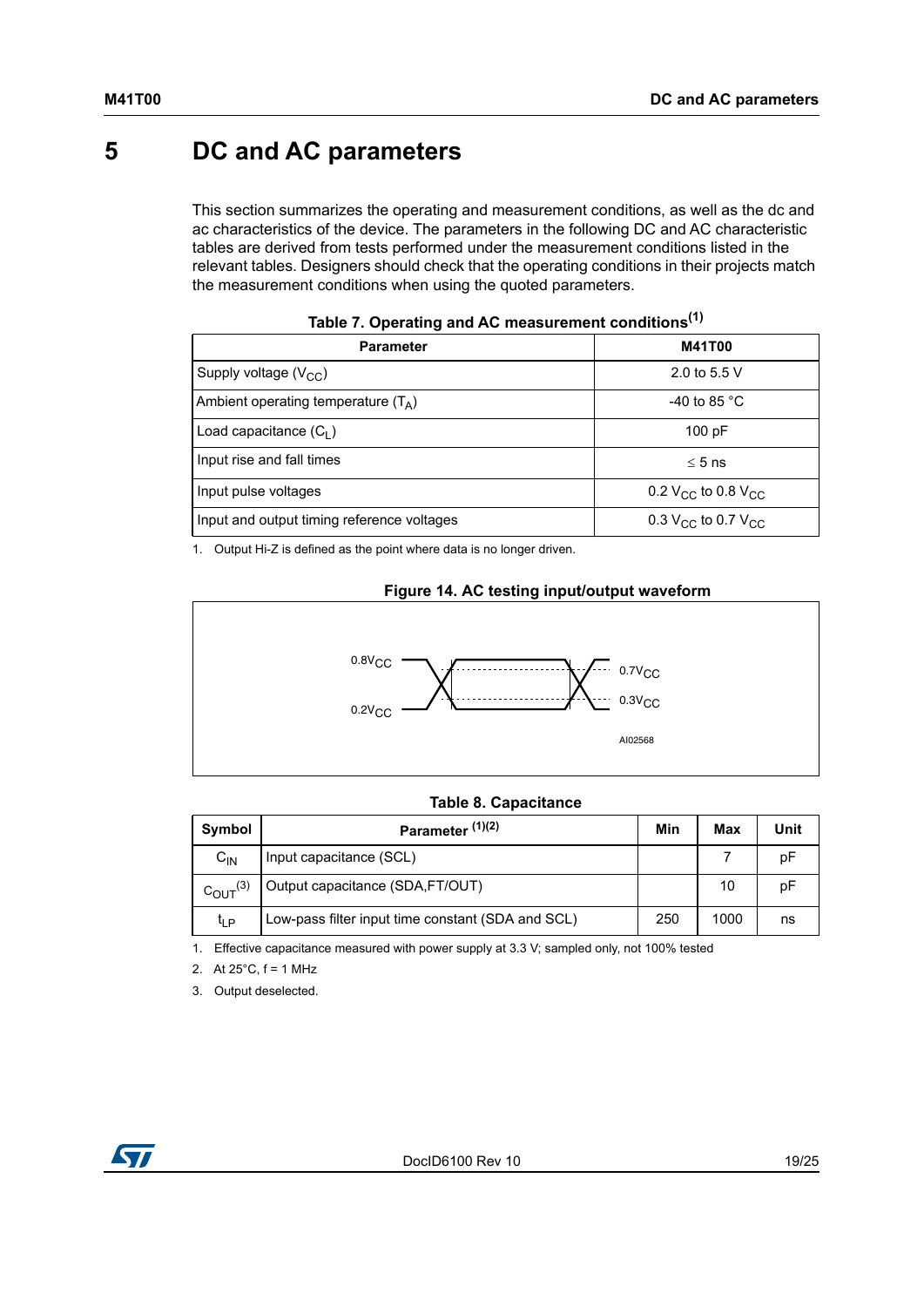<span id="page-19-0"></span>

| Symbol          | <b>Parameter</b>                | Test condition <sup>(1)</sup>                                    | <b>Min</b>   | <b>Typ</b> | Max            | Unit   |
|-----------------|---------------------------------|------------------------------------------------------------------|--------------|------------|----------------|--------|
| ŀμ.             | Input leakage current           | $0 V = V_{IN} = V_{CC}$                                          |              |            | ±1             | μA     |
| $I_{LO}$        | Output leakage current          | $0 V = V_{\text{OUT}} = V_{\text{CC}}$                           |              |            | ±1             | μA     |
| $I_{\rm CC1}$   | Supply current                  | Switch frequency = 100 kHz                                       |              |            | 300            | μA     |
| $I_{CC2}$       | RTC supply current (standby)    | SCL, SDA = $V_{CC}$ – 0.3 V                                      |              |            | 70             | μA     |
| $V_{IL}$        | Input low voltage               |                                                                  | $-0.3$       |            | $0.3V_{CC}$    | $\vee$ |
| $V_{\text{IH}}$ | Input high voltage              |                                                                  | $0.7 V_{CC}$ |            | $V_{CC}$ + 0.5 | $\vee$ |
| $V_{OL}$        | Output low voltage              | $I_{\Omega}$ = 3.0 mA                                            |              |            | 0.4            | $\vee$ |
|                 | Output low voltage (open drain) | FT/OUT                                                           |              |            | 5.5            | $\vee$ |
| $V_{BAT}$ $(2)$ | Battery supply voltage          |                                                                  | $2.5^{(3)}$  |            | $3.5^{(4)}$    | $\vee$ |
| <b>I</b> BAT    | Battery supply current          | $T_A = 25 °C$ , $V_{CC} = 0 V$<br>oscillator ON, $V_{BAT} = 3 V$ |              | 0.8        | 1              | μA     |

|  |  | Table 9. DC characteristics |
|--|--|-----------------------------|
|--|--|-----------------------------|

1. Valid for ambient operating temperature:  $T_A = -40$  to 85 °C; V<sub>CC</sub> = 2.0 to 5.5 V (except where otherwise noted).

2. STMicroelectronics recommends the RAYOVAC BR1225 or BR1632 (or equivalent) as the battery supply.

3. After switchover (V<sub>SO</sub>), V<sub>BAT</sub>(min) can be 2.0 V for crystal with RS = 40 k $\Omega$ .

4. For rechargeable backup,  $V_{BAT}(max)$  may be considered  $V_{CC}$ .

#### **Table 10. Crystal electrical characteristics**

<span id="page-19-1"></span>

| Symbol      | Parameter <sup>(1)(2)</sup> | Min | <b>Typ</b> | Max | Units     |
|-------------|-----------------------------|-----|------------|-----|-----------|
| ΙO          | Resonant frequency          |     | 32.768     |     | kHz       |
| $R_{\rm S}$ | Series resistance           |     |            | 60  | $k\Omega$ |
| $C_{L}$     | Load capacitance            |     | 12.5       |     | pF        |

<span id="page-19-2"></span>1. Externally supplied if using the SO8 package. STMicroelectronics recommends the KDS DT-38, Tuning Fork Type (thruhole) or the DMX-26S, (SMD) quartz crystal for industrial temperature operations.

2. Load capacitors are integrated within the M41T00. Circuit board layout considerations for the 32.768 kHz crystal of minimum trace lengths and isolation from RF generating signals should be taken into account.

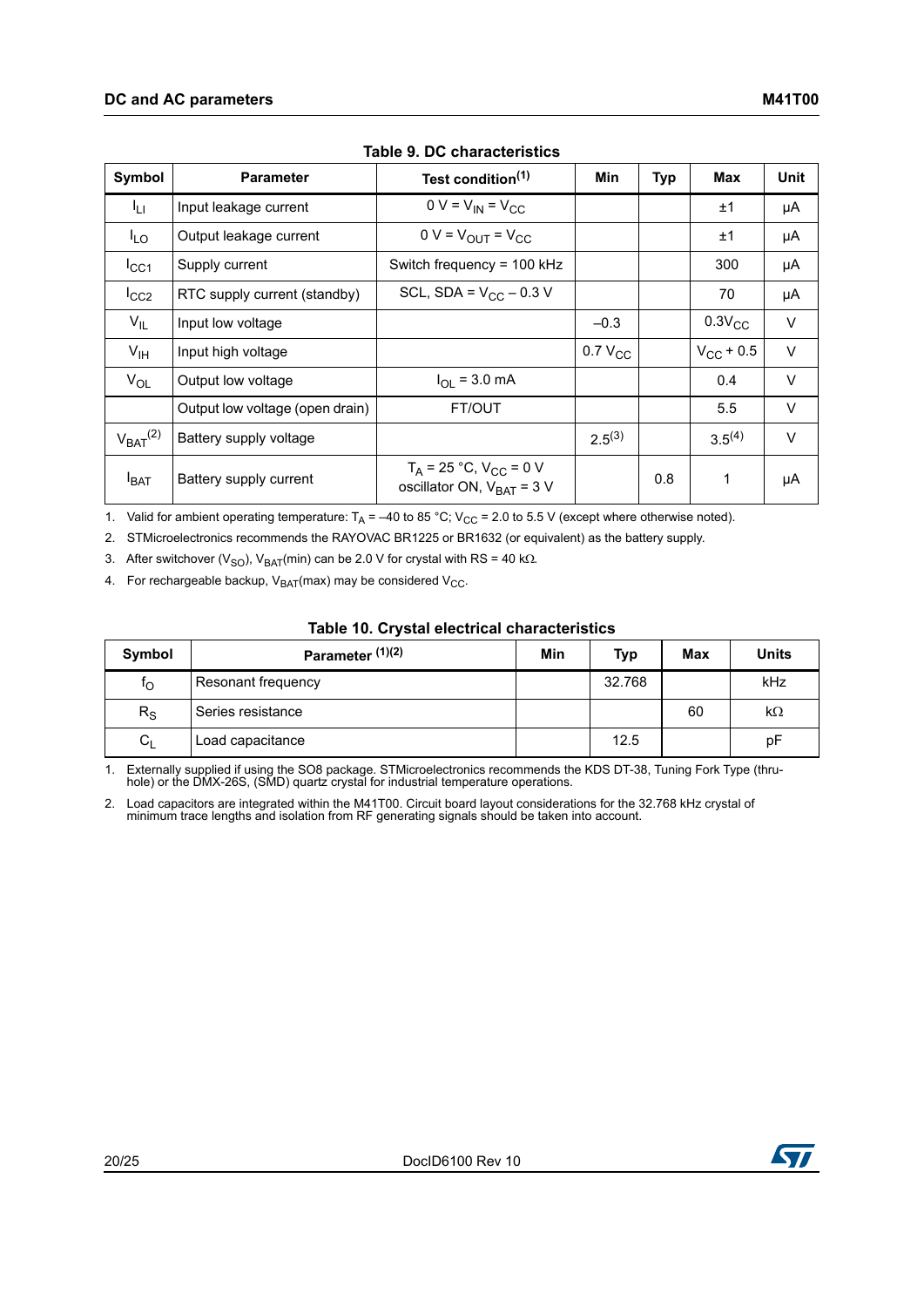# <span id="page-20-0"></span>**6 Package information**

In order to meet environmental requirements, ST offers these devices in different grades of ECOPACK® packages, depending on their level of environmental compliance. ECOPACK® specifications, grade definitions and product status are available at: *[www.st.com](http://www.st.com)*. ECOPACK® is an ST trademark.

## <span id="page-20-1"></span>**6.1 SO8 package information**

<span id="page-20-2"></span>

#### **Figure 15. SO8 – 8-lead plastic small outline, 150 mils body width, package outline**

*Note: Drawing is not to scale.*

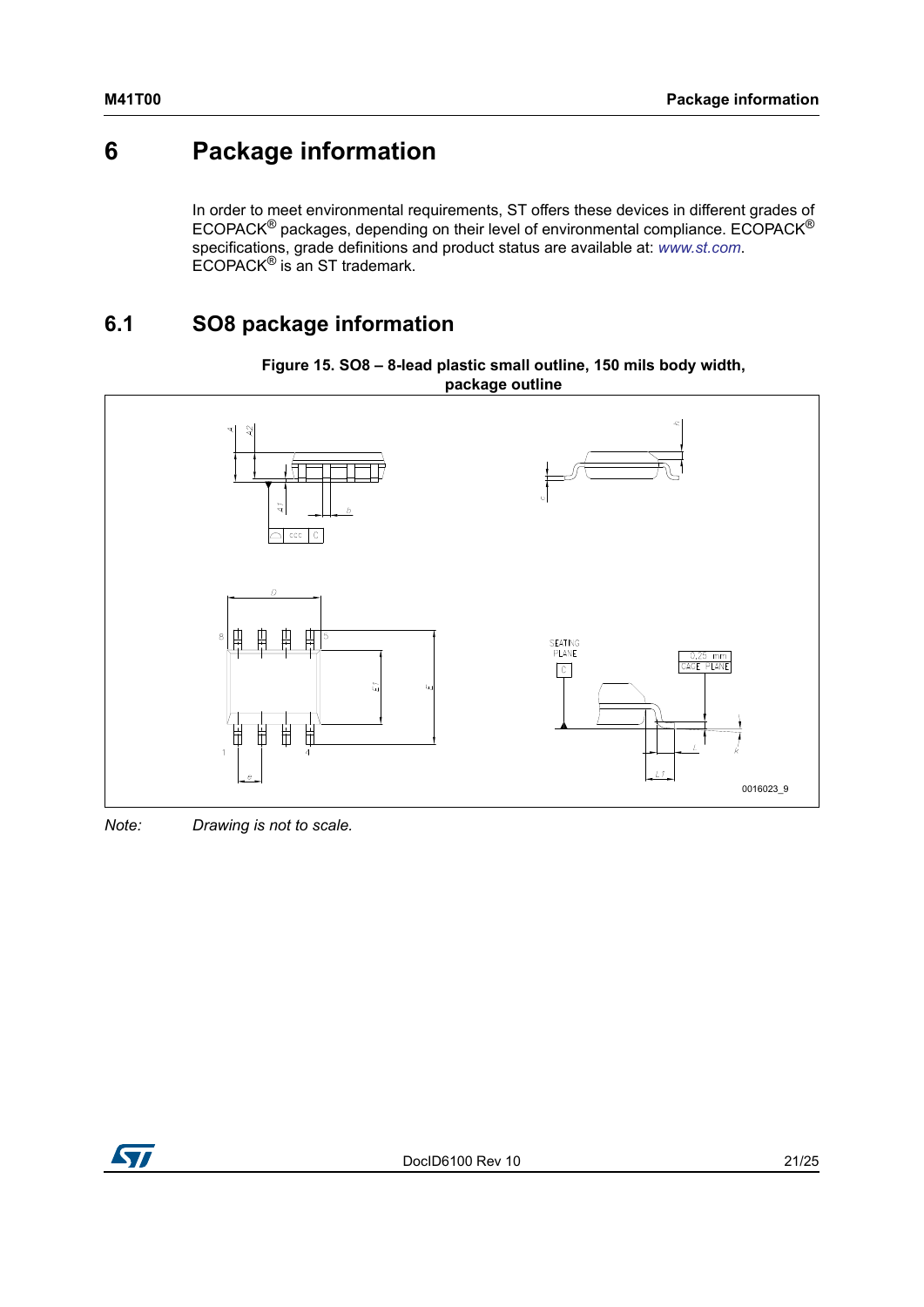<span id="page-21-0"></span>

|                           |             | millimeters |                   |             |            |       |
|---------------------------|-------------|-------------|-------------------|-------------|------------|-------|
| Symbol                    | Min         | <b>Typ</b>  | Max               | Min         | <b>Typ</b> | Max   |
| A                         |             |             | 1.75              |             |            | 0.069 |
| A1                        | 0.10        |             | 0.25              | 0.004       |            | 0.010 |
| A2                        | 1.25        |             |                   | 0.049       |            |       |
| $\sf b$                   | 0.31        |             | 0.51              | 0.012       |            | 0.020 |
| C                         | 0.17        |             | 0.25              | 0.007       |            | 0.010 |
| $_{\rm ccc}$              |             |             | 0.10              |             |            | 0.004 |
| D                         | 4.80        | 4.90        | 5.00              | 0.189       | 0.193      | 0.197 |
| E                         | 5.80        | 6.00        | 6.20              | 0.228       | 0.236      | 0.244 |
| E1                        | 3.80        | 3.90        | 4.00              | 0.150       | 0.154      | 0.157 |
| e                         | —           | 1.27        | $\qquad \qquad -$ | —           | 0.050      | -     |
| $\boldsymbol{\mathsf{h}}$ | 0.25        |             | 0.50              | 0.010       |            | 0.020 |
| k                         | $\mathbf 0$ |             | 8                 | $\mathbf 0$ |            | 8     |
| L                         | 0.40        |             | 1.27              | 0.016       |            | 0.050 |
| L1                        |             | 1.04        |                   |             | 0.041      |       |

### **Table 11. SO8 – 8-lead plastic small outline, 150 mils body width, package mechanical data**

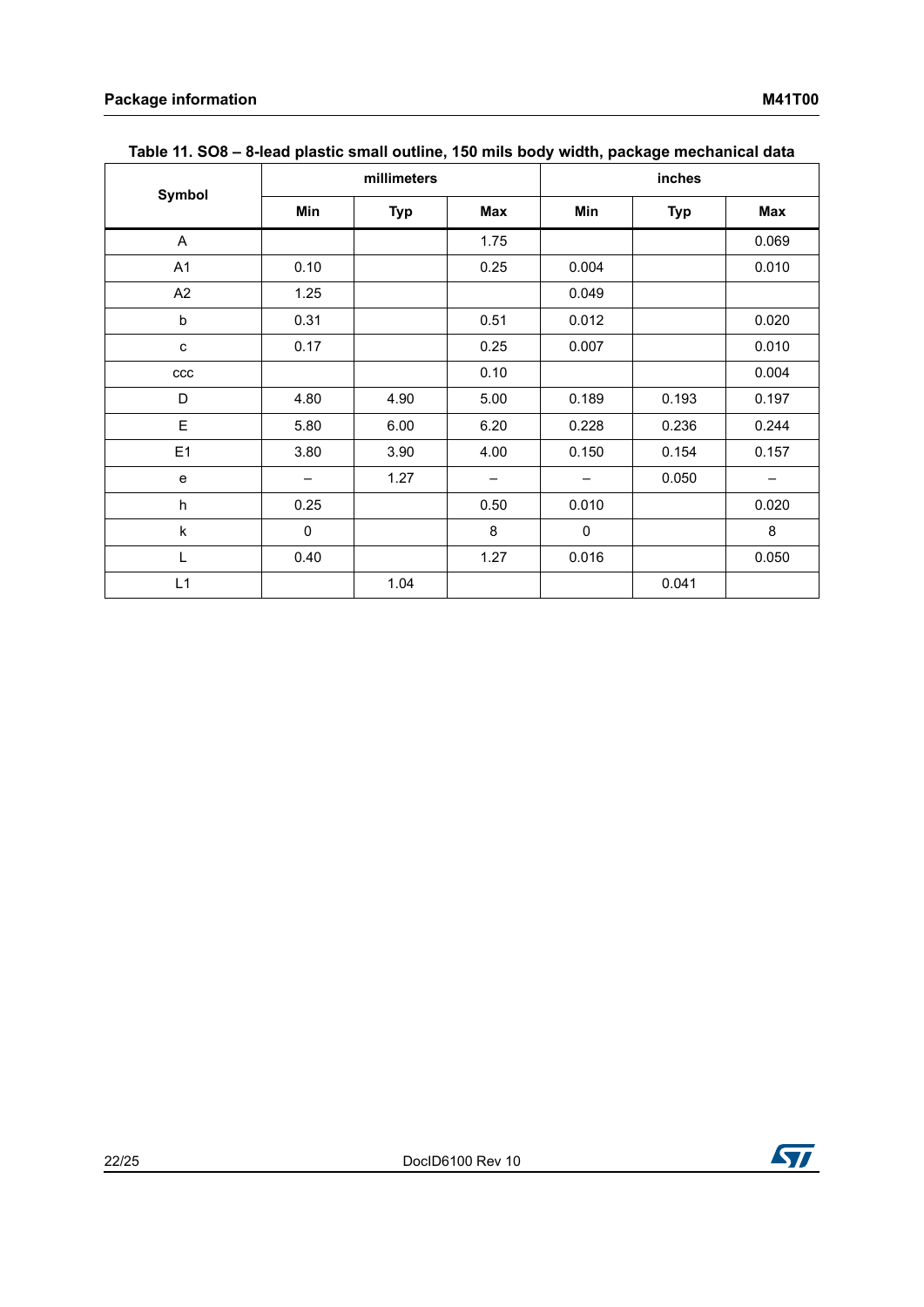# <span id="page-22-0"></span>**7 Part numbering**

<span id="page-22-1"></span>

|                                          | Table 12. Ordering information scheme |    |   |   |   |
|------------------------------------------|---------------------------------------|----|---|---|---|
| Example:                                 | M41T                                  | 00 | М | 6 | F |
|                                          |                                       |    |   |   |   |
| Device type                              |                                       |    |   |   |   |
| <b>M41T</b>                              |                                       |    |   |   |   |
|                                          |                                       |    |   |   |   |
| Supply voltage and WRITE protect voltage |                                       |    |   |   |   |
| $00 = V_{CC} = 2.0$ to 5.5 V             |                                       |    |   |   |   |
|                                          |                                       |    |   |   |   |
| Package                                  |                                       |    |   |   |   |
| $M = SO8$ (150 mils width)               |                                       |    |   |   |   |
|                                          |                                       |    |   |   |   |
| <b>Temperature range</b>                 |                                       |    |   |   |   |
| $6 = -40$ to 85 °C                       |                                       |    |   |   |   |
|                                          |                                       |    |   |   |   |
| <b>Shipping method</b>                   |                                       |    |   |   |   |
| $F = ECOPACK^®$ package, tape & reel     |                                       |    |   |   |   |

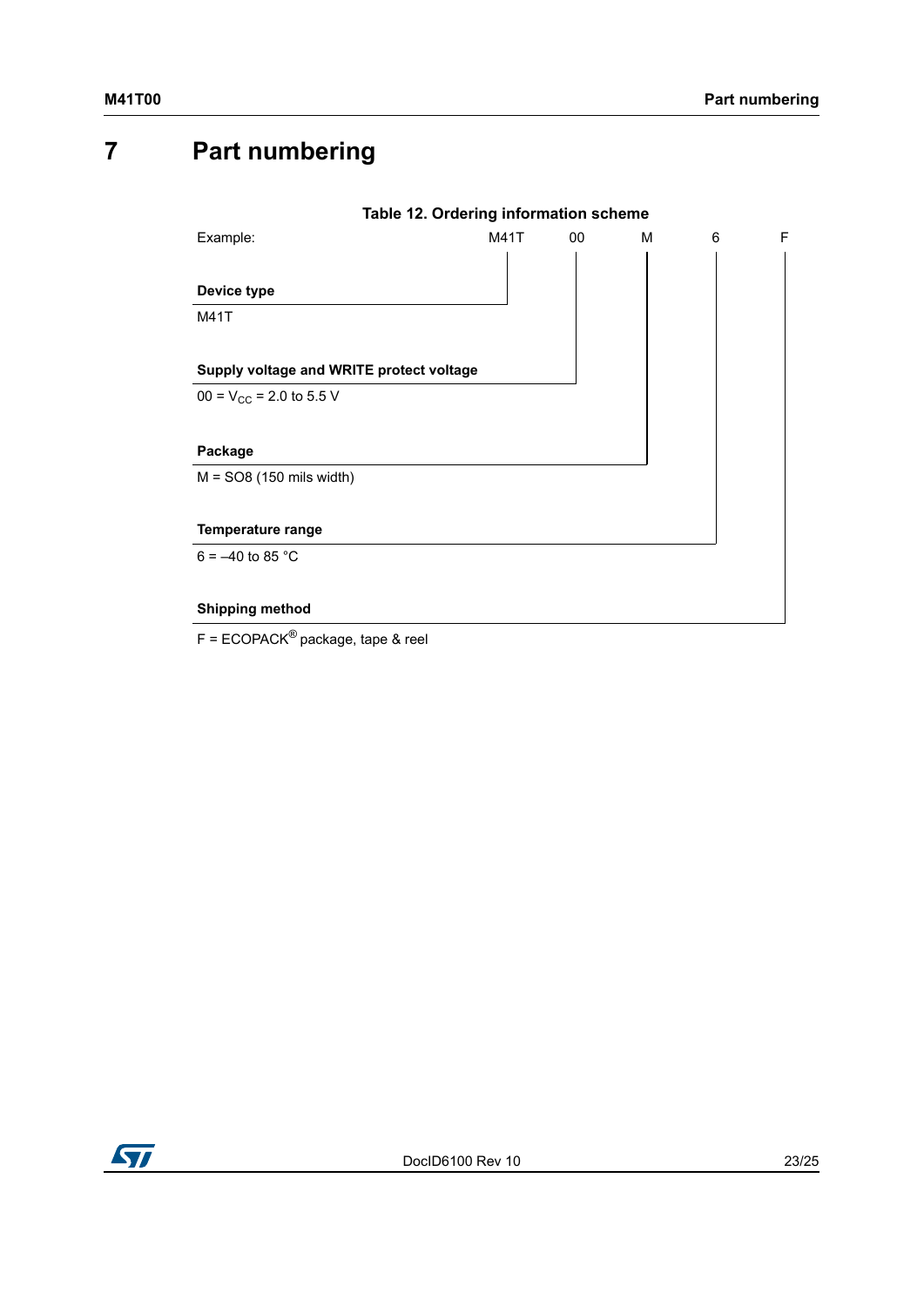# <span id="page-23-0"></span>**8 Revision history**

### **Table 13. Revision history**

<span id="page-23-1"></span>

| <b>Date</b> | <b>Revision</b> | <b>Changes</b>                                                                                                                                                                                                                                             |
|-------------|-----------------|------------------------------------------------------------------------------------------------------------------------------------------------------------------------------------------------------------------------------------------------------------|
| Mar-1999    | 1.0             | <b>First Issue</b>                                                                                                                                                                                                                                         |
| 15-May-2000 | 1.1             | AC Characteristic conditions changed (Table 2)                                                                                                                                                                                                             |
| 25-Jul-2000 | 1.2             | Crystal Electrical Characteristics: R <sub>S</sub> Max changed (Table 10)                                                                                                                                                                                  |
| 12-Dec-2000 | 1.3             | Edit $V_{SO}$ (Table 3)                                                                                                                                                                                                                                    |
| 24-Jan-2001 | 2.0             | Reformatted                                                                                                                                                                                                                                                |
| 27-Feb-2001 | 3.0             | Document Status changed                                                                                                                                                                                                                                    |
| 17-Jul-2001 | 3.1             | Change to DC and AC Characteristics (Table 9, Table 2); added<br>temp./voltage info. to tables                                                                                                                                                             |
| 27-Nov-2001 | 3.2             | Features, (page 1); DC Characteristics (Table 9); Crystal Electrical<br>(Table 10); Power Down/Up Trip Points (Table 3) changes; add table<br>footnote (Table 10)                                                                                          |
| 21-Jan-2002 | 3.3             | Fix table footnotes (Table 9, Table 10)                                                                                                                                                                                                                    |
| 13-May-2002 | 3.4             | Modify reflow time and temperature footnote (Table 6)                                                                                                                                                                                                      |
| 05-Jun-2002 | 3.5             | Corrected operating voltage                                                                                                                                                                                                                                |
| 03-Jul-2002 | 3.6             | Modify "Clock Operation" text, Crystal Electrical Characteristics table<br>footnote (Table 10)                                                                                                                                                             |
| 07-Nov-2002 | 3.7             | Correct figure name on page1                                                                                                                                                                                                                               |
| 15-Jun-2004 | 5.0             | Reformatted; add Lead-free information; update characteristics<br>(Figure 12; Table 6, Table 9)                                                                                                                                                            |
| 28-Jun-2004 | 6               | New features summary                                                                                                                                                                                                                                       |
| 08-Dec-2006 | 7               | AIN pin removed from Table 1: Pin description; small text change in<br>Section 3: M41T00 clock operation; updated package mechanical data<br>(Section 6: Package information).                                                                             |
| 22-Dec-2006 | 8               | Corrected Table 11: SO8 - 8-lead plastic small outline, 150 mils body<br>width, package mechanical data.                                                                                                                                                   |
| 15-May-2008 | 9               | Datasheet status updated to "not for new design" (updated cover page),<br>updated Table 6.                                                                                                                                                                 |
| 05-Jun-2015 | 10              | Document status updated to "Datasheet - production data"<br>Updated footnote 1 of Table 10: Crystal electrical characteristics<br>Updated Section 6: Package information<br>Removed shipping option in tubes from Table 12: Ordering information<br>scheme |